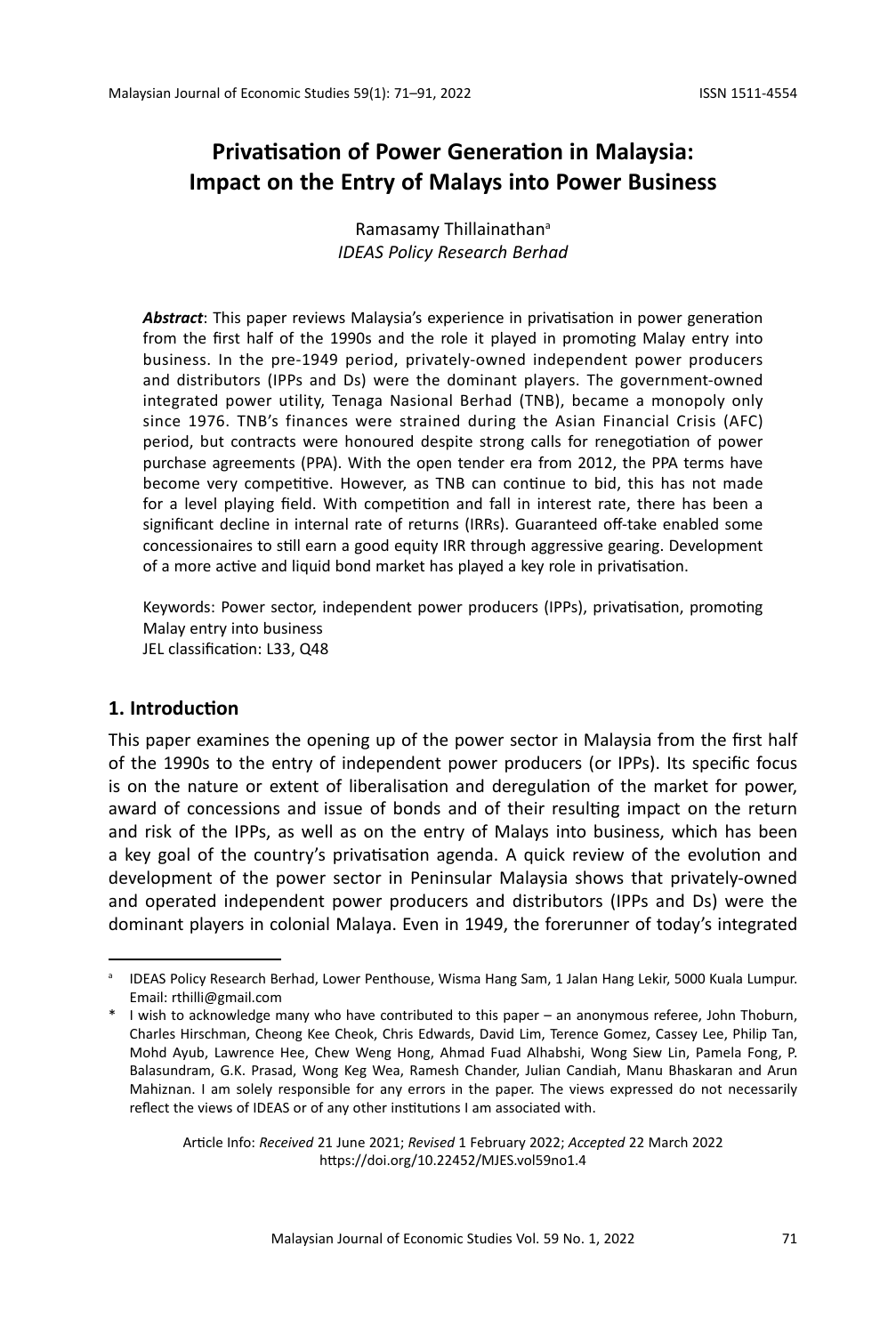power utility, Tenaga Nasional Berhad (TNB), namely the Central Electricity Board (CEB), only "served about one-third of the power needs of the country" (Tate, 1990, p. 130). TNB acquired the Perak River Hydro Electric Project (PRHEP), the last remaining IPP and D, only in 1976. By then TNB had already emerged as a "virtual monopoly" (Tate, 1990, p. 268). So, the government's initiative to break up TNB's monopoly in power generation in the first half of the 1990s should not be a surprise, given the long history of private ownership in the power sector.

 Privatisation launched in Malaysia from the mid-1980s displays a few unique features. A key goal of the government has been in promoting Malay entry into business. The power sector offered better prospects, certainly in comparison to the many failed ventures the government promoted in manufacturing. And the government has come to accept continued public ownership, to overcome the constraint of capital and borrowing often faced by Malay business. Competition may or may not have mattered to the government in the choice of privatisation as a mode for Malay entry into the power sector, as it may have been inclined to address them through regulation.

The choice for study of privatisation of infrastructure is based not only on the availability of data but also on the changing character and scope of privatisation, and on the relative importance, based on debt outstanding as a proxy variable, of infrastructure and of its two key sub-sectors.<sup>1</sup>

#### **2. Malaysian Studies on the Power Sector and Privatisation**

There are only a few substantive economic or business studies of Malaysia's power sector, and of its privatisation and financing. Studies by Tate (1989, 1990, 1999) on the business history of the power sector of Peninsular Malaysia and Sarawak, and specifically of their integrated power utilities, namely Tenaga Nasional Berhad (TNB) and Sarawak Electricity Supply Corporation (SESCO), provide a valuable backdrop for the privatisation discussion in this paper.<sup>2</sup> On privatisation of power generation in Malaysia, the only significant paper is that by Rector (2005), which gives an overview of the IPP investment experience in Malaysia. The work of Pua (2011) on privatisation dealt with the richness of the concession agreements (CAs) awarded in the infrastructure sector, as well as the scope and cost to the government of terminating these CAs, but his analysis of IPPs pales in comparison with his analysis of the privatisation of toll roads and of water treatment and distribution. The following studies on the role of the bond market in infrastructure financing (Yeah et al., 2007, Yeah et al., 2011; Maybank Kim Eng, 2019) provide a comprehensive listing and key terms of the bonds issued, including those to the power sector, but there is little or no discussion of how or why the bond market was better placed than the bank market to serve the more demanding financing needs of privatised infrastructure projects.

<sup>&</sup>lt;sup>1</sup> Of the total private debt securities (PDS) outstanding of RM712 billion in November 2019 (representing about 50% of nominal GNP vs bank loans which stood at about 120%), the PDS share of the infrastructure sector was close to RM300 billion or 43.6% of the total.

<sup>&</sup>lt;sup>2</sup> Tate had full access to all documents, including board papers and consultancy reports, and reviewed and assessed these documents with a critical eye.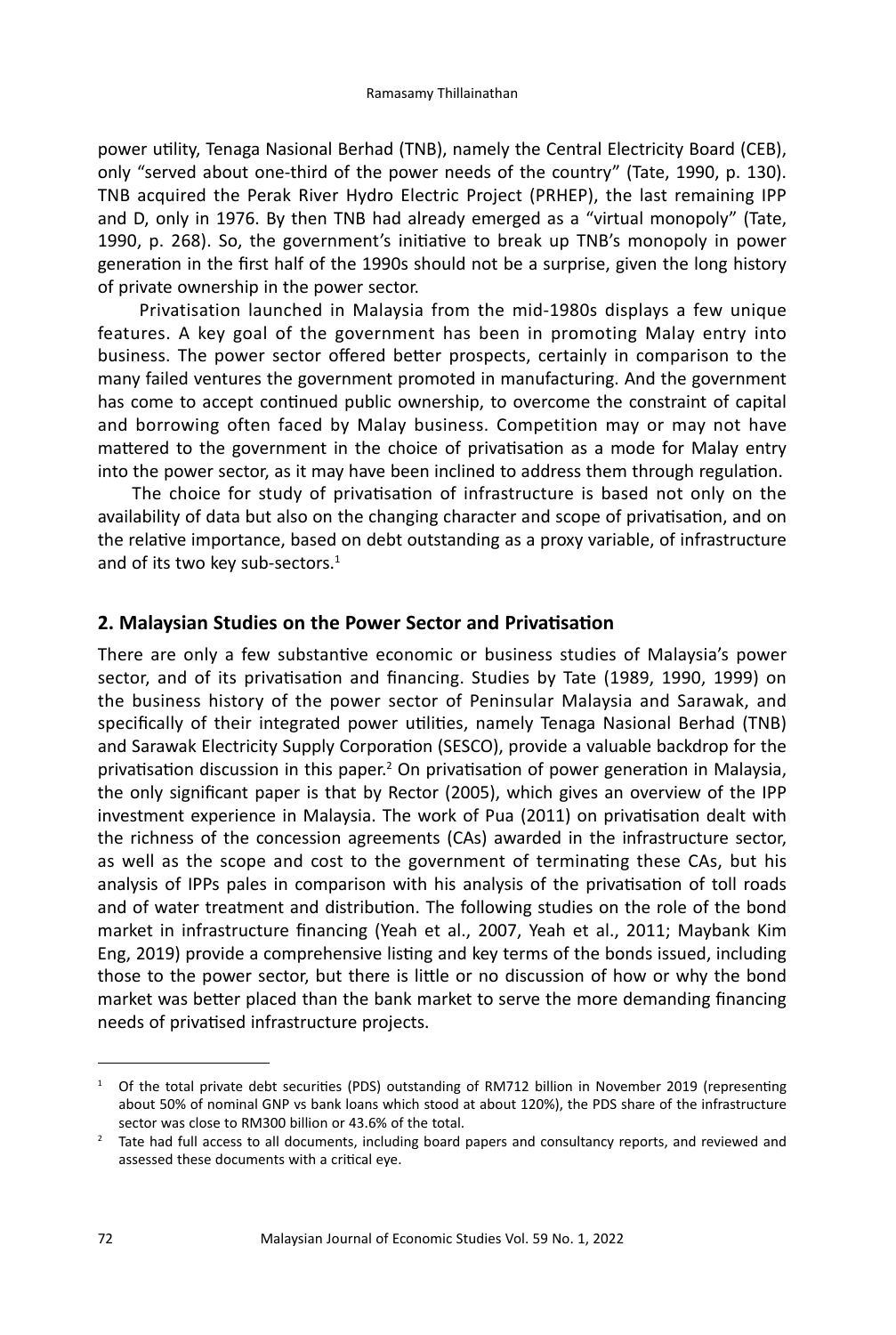As Thillainathan (2021) highlighted, a few studies have a more specific focus on the impact of privatisation on ownership and control as well as on the extent to which it has led to more competition or rent-seeking. On ownership and control, the focus of a key study by Gomez et al. (2017) is on the rise of state-owned enterprises (SOEs) to dominate the commanding heights of the Malaysian economy as well as on interethnic state-business ties. The paper on toll road privatisation by Thillainathan (2021) is the first to examine how the Malay business class has fared in this sub-sector in vying for these concessions *vis-à-vis* non-Malays as well as in comparison with the Malay managerial class, and of their resulting implications for the country's stance on distribution. To-date there have been no enquiry into inter-ethnic state-business ties of corporatised or privatised infrastructure activities.

Given the confidential nature of the concessions awarded, the lack of data has been a severe constraint on the study of infrastructure privatisation in the country. We have tried to overcome this problem, as set out more clearly in the section on sources and use of data in Thillainathan (2021), by looking at the available data from the bond market on such privatisation, as they have been typically financed through bond issues.

#### **3. The Evolution and Development of the Power Sector in Peninsula Malaysia**

When the IPPs were licensed in the early 1990s, TNB, $^3$  the integrated power utility, was already operating as the sole producer and seller of power in Peninsular Malaysia.<sup>4</sup> TNB became an integrated power utility only in the post-Second World War period, and as the sole producer and seller of power in 1976 after it completed the acquisition of the two remaining independent power producers and distributors<sup>5</sup> (IPPs and Ds). The history and evolution of TNB has been documented in Tate (1989, 1990).

It should be noted that where an electricity undertaking owned by a government entity is operated as a government department, to accord it more business flexibility, there was a strong case for it to be reconstituted as a statutory body, so as to give it more autonomy to operate, finance and grow its business without being subject to civil service rules. A privately run electricity undertaking would enjoy full business flexibility. But both types of undertakings, are subject to government regulation, to ensure that they do not abuse their monopoly position by restricting supply and over-charging its customers. But this was not the case until the acquisition and merger of all IPPs and Ds into an integrated power utility. With the merger and even after privatisation, the government's goal in regulating the integrated power utility has been to ensure that the level of power tariff set was affordable as well as competitive (benchmarked against

<sup>&</sup>lt;sup>3</sup> Tenaga Nasional Berhad (TNB) is the name Malaysia's integrated power utility assumed on its privatisation and listing on the Malaysian Stock Exchange in 1992, which is how it will be referred to in this paper.

<sup>4</sup> Sabah and Sarawak also had by then their own integrated power utilities, with an exclusive licence to produce and sell power within their respective states.

<sup>&</sup>lt;sup>5</sup> Namely of the shares and assets of the Penang City Council, a local government entity, and of the London Stock Exchange listed Perak River Hydro Electric Power Company (PRHEP) and its distribution arm, Kinta Electrical Distribution Company (KED).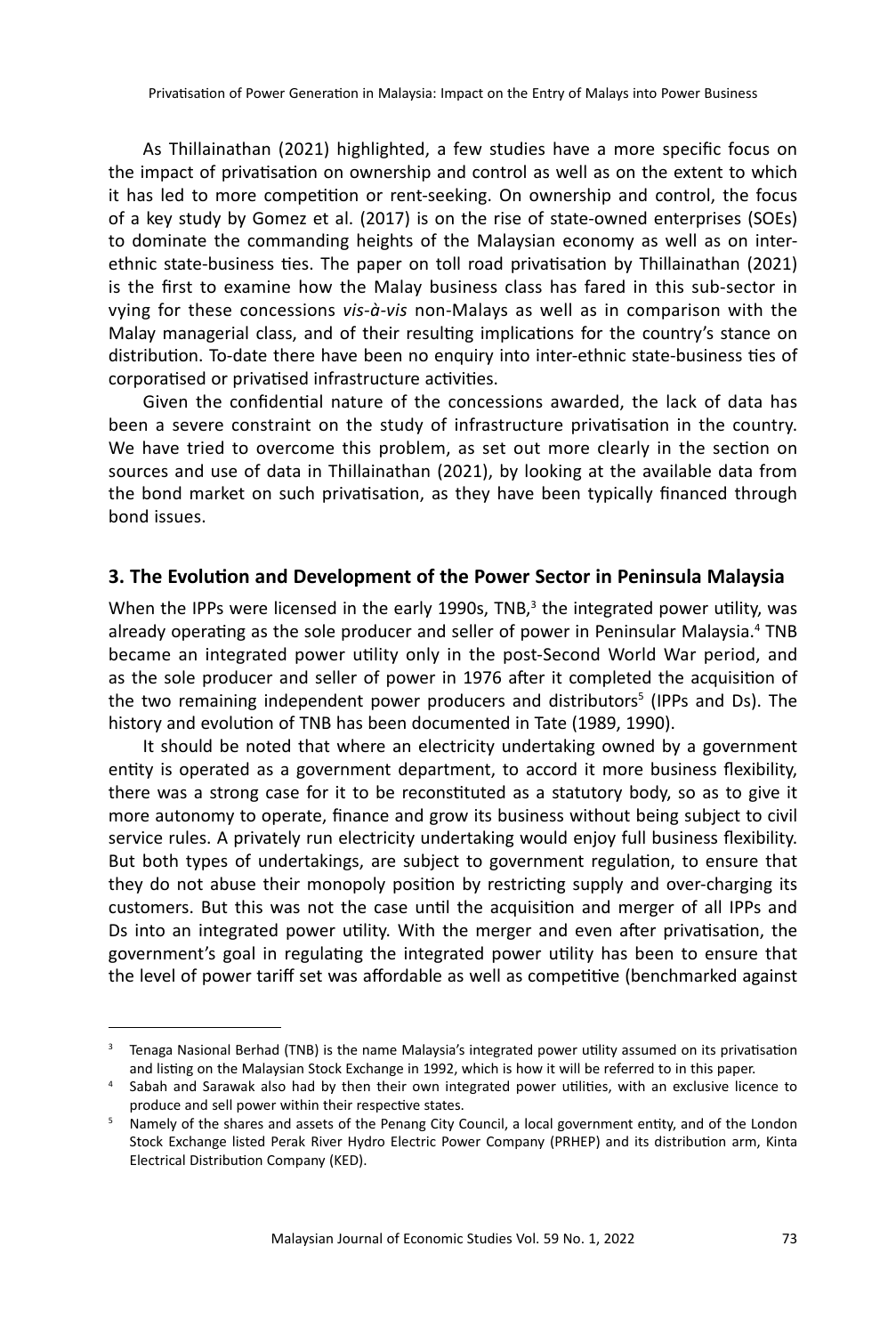other well-managed and rapidly growing economies in the region), and the output was adequate to meet the rapidly growing demand for power. As in the case of a typical growth company, the tariff set was in fact driven not by consideration of dividend payments but by the need to generate enough surplus to support capacity expansion through prudent borrowing and debt servicing (and with little or no reliance on government budgetary support), so as not to stifle demand or growth.

TNB remains a monopoly in transmission and distribution but in generation, several new IPPs have been licensed but TNB is re-emerging as the dominant player. TNB became a monopoly in generation and distribution only in 1976 after its acquisition of the privately-owned and London listed Perak River Hydro Electric Project (PRHEP) and of its wholly owned subsidiary Kinta Electrical Distribution (KED), on expiry of the group's 50-year concession. Interestingly, in the late 1930s, PRHEP, then "the single largest producer of electricity … possessed along with a handful of major tin mining companies 85% of total generating capacity in the country"<sup>6</sup> (Tate, 1990 p. 90). The IPPs that are being licensed now are all of the regulated type, and receive their capacity payments, so long as they meet the minimum availability factor for despatch under a fixed price, long-term offtake contract, all signed with TNB, which remains the sole buyer of power. Under the Concession Agreements (CA) signed, the government or TNB, has the stepin right to take over an IPP if it ceases to be a going concern (Pua, 2011; World Bank, 1999). But to-date, no such occasion has arisen. No merchant plants have also been licensed to sell in the spot market on a competitive, wholesale basis, that is, with no off-take contracts. The non-licensing of merchant plants may have been a blessing in disguise as the financial performance of such merchant plants have turned out to be poor even in developed economies (Wilkinson et al., 2017).

## **4. Power Generation Privatisation: Ownership and Distributional Implications**

When power generation was opened up to the private sector, both Malays as well as non-Malays were given the licence, no doubt because the Mahathir administration wanted to make sure that privatisation was a success.<sup>7</sup> Given the rich terms on which the 1st generation IPPs were licensed, privatisation was in fact a roaring success, with gearing raising return manifold. In subsequent phases of privatisation, the terms were tightened and the licences increasingly issued to the Bumiputera to achieve

<sup>6</sup> In the late 1930s, some 80% of all power generated went to the tin mines (Tate, 1990, p. 90). In the postwar period, the increase in power demand was so great that, over the 10-year period from 1964-1974, when a Malaysian had taken over as CEO of TNB, its "contribution to the total power generated in the Peninsular … rose by 40% to 96%" (Tate, 1990, p. 187).

<sup>7</sup> Of the five 1st generation IPPs, YTLP was issued a licence, as it is likely it represented to the Mahathir administration, the opening up into power generation by the private sector. The Genting group was also issued with a licence, as it was then the only group in the country with a co-generation power plant to generate power for use on an exclusive basis for its Kuala Langat paper mill complex and as it was willing to accept a tariff rate of 13.7 sen per kWh, whereas the other two base load plants were only willing to settle for a tariff rate of 15.5 sen per kWh (Yeah et al., 2007). Also, YTLP was allowed to hold a stake of 50% whereas Genting had a stake of 40% with TNB and another Bumiputera party holding a stake (of at least 40% in each plant). For the 3rd base load plant and the two open cycle IPPs, the lead investors were Bumiputera parties.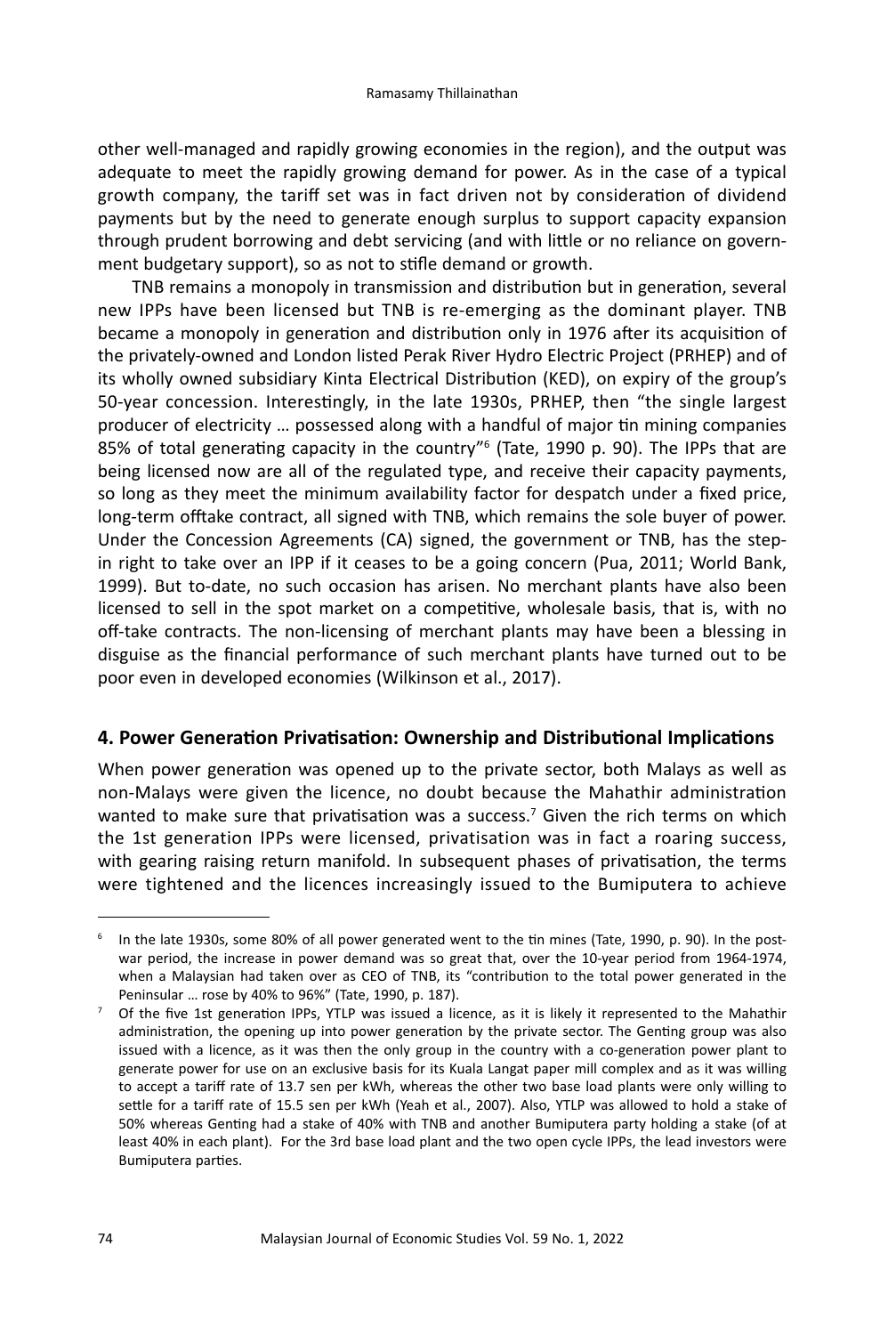|           | <b>SOEs</b> | Malays or Bumiputera | Non-Malays | Foreigners | Total  |
|-----------|-------------|----------------------|------------|------------|--------|
| <b>MW</b> | 19.918      | 7.162                | 1.461      | 3.565      | 32,106 |
| % share   | 61.6        | 22.6                 | 4.5        | 11.2       | 99.9   |

**Table 1**. Ownership of generation capacity by group

*Source*: Extracted from Annex Table 1.

the country's race based affirmative action (AA) agenda.<sup>8</sup> In more recent years, a few non-Bumiputera were again issued with licences, to increase the country's reliance on renewable energy to 25% by 2025.

Out of a total of 18 entities with one or more IPP licences<sup>9</sup> (Table 1), five are SOE entities,<sup>10</sup> which account for a 61.6% share of total generating capacity. The seven Bumiputera players, account for a 22.6% share of power generation. The four non-Malay players out of the 18, one of which is YTLP, account for a 4.5% share of generation. If YTLP is excluded, as its operating licence expired in 2020, the non-Malay share drops to 0.8%. For foreign players, it drops from 11.2% to almost zero if China Nuclear General is excluded. By popular reckoning, this Chinese party came in to bailout the Najib administration from the 1MDB scandal. $^{11}$ 

The privatisation of the power generation sector has, over time, led to a significant increase in Malay participation in the modern sector. The share of power plants owned and managed by Malays is around 85%, well in excess of the broader 30% target set for Malay participation in the modern business sector. However, the number of entities which have benefited from the award of IPP licences is very few. Three groups with multiple concessions dominate (Annex Table 1). TNB and SEB are SOEs and each account for 44% and 16% of the total generating capacity. Malakoff, controlled by Syed Mokhtar, accounts for another 18%. The supplanting of the Malay business class by its managerial class in power generation is not due to any takeover of privatised entities by the SOEs.

The number of private concessionaires in generation is just a few. The dominance of the SOEs over private concessionaires, has become even more pronounced in

<sup>&</sup>lt;sup>8</sup> The restriction applied to a non-Malay not only as a concessionaire, but also as a member of a consortium. Though YTLP was a contender for the Jimah Energy Ventures Sdn. Bhd. IPP, it failed (Rector, 2005). The winner had to settle for TNB and a state government, even as its joint 25% shareholder. With respect to the issue of a licence to Track 4A, YTLP also had to drop out, as a non-lead member, following a political protest led apparently by the United Malays National Organisation (CIMB, 2014).

<sup>&</sup>lt;sup>9</sup> IPP licences at 18 entities were based primarily on the Bloomberg database. The considerable variability in plant size is most apparent in the case of the Sarawak Electricity Board (SEB) Group. Of the three GLC players, one, Kimanis Power Sdn Bhd, is in the <300 MW capacity category, and is owned 60% by Petronas Gas Bhd and 40% by Yayasan Sabah Group.

<sup>&</sup>lt;sup>10</sup> In Malaysia, a SOE is referred to as a government linked company (GLC) if it is a major operating company. Where a GLC is owned by an intermediate holding company and only ultimately by the government, such a holding company has been dubbed a government linked investment company (GLIC). In this paper, we refer to a GLC, a GLIC or any of their subsidiaries, as a SOE.

<sup>&</sup>lt;sup>11</sup> This is in return apparently for other sweetheart deals that the Najib administration entered into with a few other mainland Chinese parties.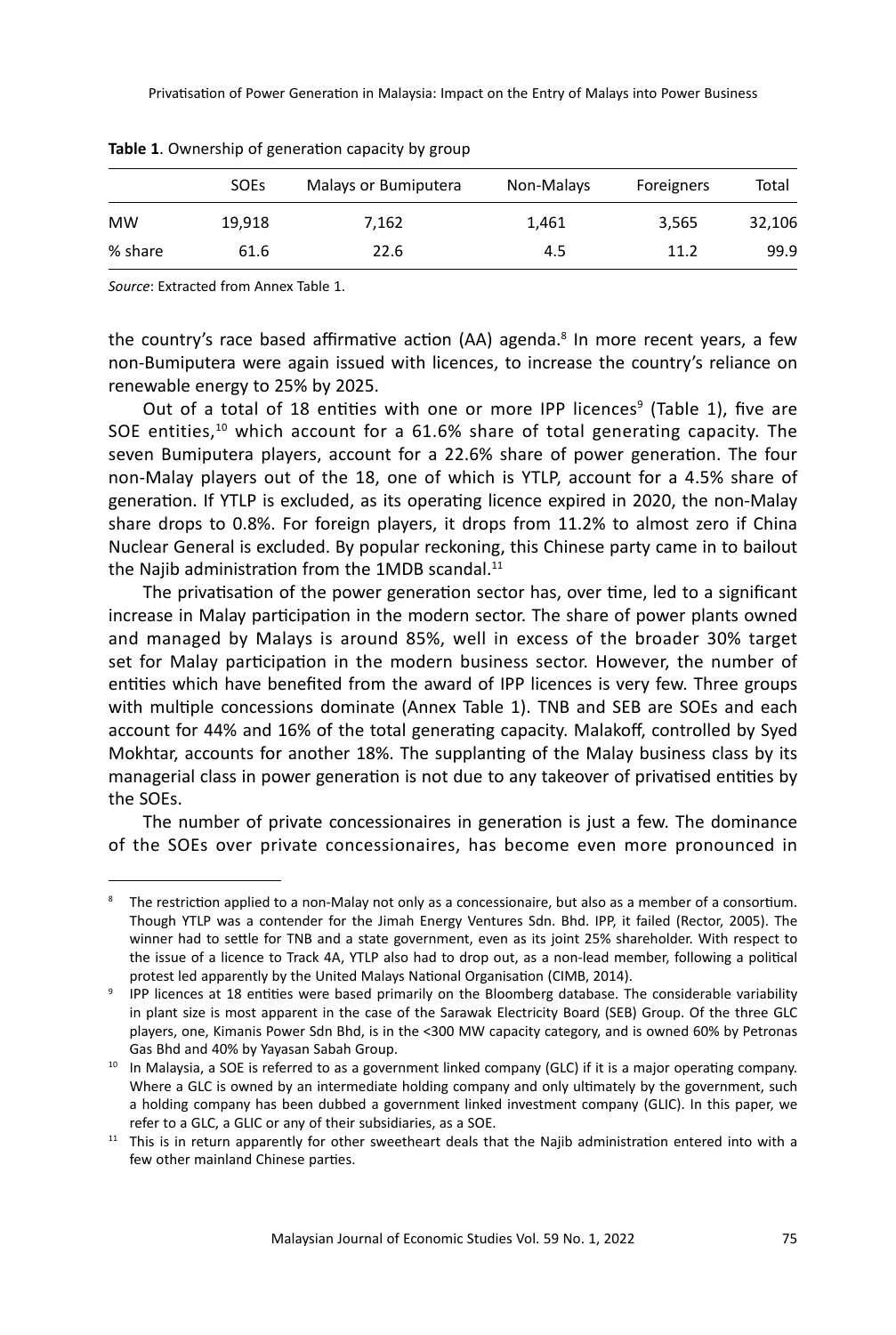generation, despite the introduction of competitive bidding from 2012. The size of the private concessions awarded are now much smaller. In the case of even Malakoff, 39% of its plants by capacity are old.<sup>12</sup> Even in the case of the foreign group with a 11% share of capacity, no less than  $2/3$ rds of the capacity are old.<sup>13</sup> And in respect of the non-Malay share of 4.5%, the concessions of the two YTLP plants, accounting for 3.8% of total capacity, have expired. The dominance of the SOEs will thus become even more pronounced with the scrapping of the ageing plants of the private concessionaires.

Thus, the government is more than happy to undertake generation using a corporatised entity and not necessarily one that is privatised. The impact on the state of distribution and the crowding out of the Malay businessmen should be evident. This may have been caused by the failings of the Malay businessmen, the government's fear of increasing wealth inequality, the unwillingness of the Malay SOE managers to concede, or the SOE lends itself more readily to looting. There is a more extended analysis of these considerations in Thillainathan (2021), and to an extent in the next section.

## **5. Rent-seeking: Opportunities and Constraints**

The Malaysian experience showed that any entity, whether it is characterised by a concentration in shareholding or a separation of ownership from control, will be exposed to the risk of expropriation, more so if the laws and/or their enforcement are weak and if there is no check and balance on the abuse of power by the executive branch of government. With the major reforms after the governance scandals of the mid-1990s, there has been a significant decline in the number of governance scandals among public listed companies (PLCs). Nonetheless, as amply demonstrated and cited in Thillainathan (2021), several major cases of shareholder expropriation have occurred even in the post-AFC period. But these scandals have been more marked among the management-controlled SOEs. This has been popularly attributed to abuse of power by the executive branch as a result of the weak checks and balances exercised by the legislature and the judiciary.

With the dawn of the open tender era from 2012, opportunities for rent-seeking in power generation is a lot less now. In the pre-2012 period, we can distinguish between three generations of IPPs, with the first two gas-fired and the third coal-fired. The tariff rate awarded to the 1st generation IPPs was about 30% higher than that for the 2nd generation. As there was also a significant decline in bond yields over the two periods, we are unable to estimate by how much the concessions awarded to the 1st generation IPPs were richer than those awarded to the next round of IPPs. Interestingly, there was a difference in rates of 13% to 20% within each generation of IPPs. And the corresponding difference in bond yields within each generation of IPPs is likely to have been lower. One may then question the competence or integrity of the party awarding the concession, especially as there was no shortage of or engagement with parties bidding for an IPP concession, and as there was little or no difference between the parties with respect to experience or expertise.

 $12$  Their commercial operation dates (COD) are 1996, 2002 and 2003 with no debts.

<sup>&</sup>lt;sup>13</sup> The COD of 78% of these old plants by capacity date back to 1999 or before and the balance 22% to 2002.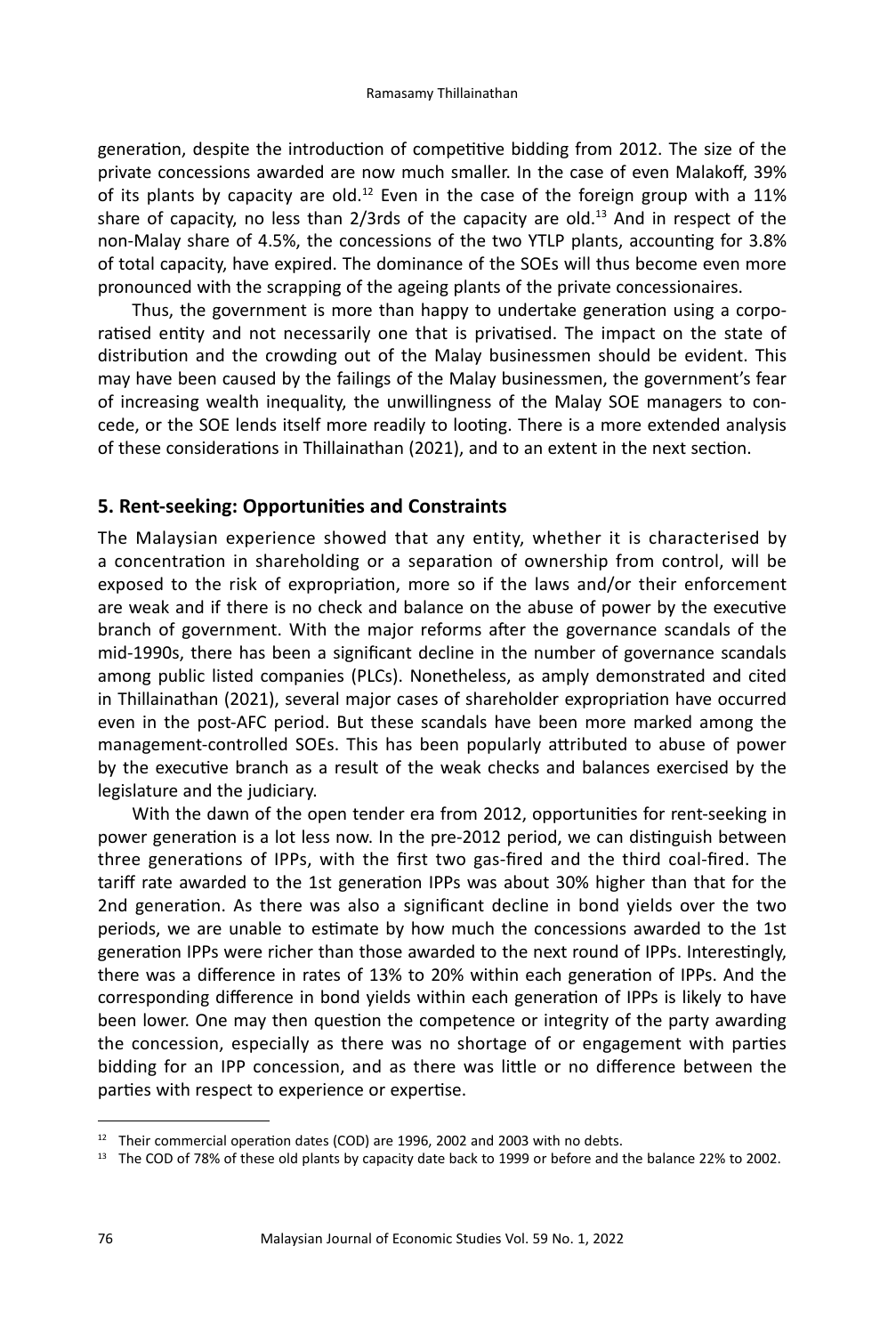In the negotiation with prospective bidders for the award of a concession to the 1st generation IPPs, TNB was a party to the negotiation but the Economic Planning Unit (EPU) played the key role, given the decision of the Mahathir administration to break up TNB's monopoly in power generation. In negotiation with subsequent generation of IPPs, TNB played a more active role in driving a harder bargain as a sole buyer of power. TNB's well-being, as a commercial entity depended on the terms of the contract negotiated, and more so as it was the sole seller of power to the end user and as the price at which it could sell the power was subject to government regulation. Nonetheless, this does not mean that a manager of TNB may not engage in expropriation or rent capture, by paying himself excessively through salaries or fees, and through the award of stock options and or fringe benefits (Minhat & Dzolkarnaini, 2019). The management and board may also be exposed to the risk of awarding local procurement contracts on a negotiated basis or to a non-competing group, based on government policy or due to political pressure.

There will be less of a constraint to generate and extract rents if the concessionaire is favoured with a grant, a government support loan or takeover of a governmentowned asset. From the available data, it is clear that no IPP concessionaires have been accorded such a favoured treatment. It is also clear from available data that the award of procurement contracts has been more on competitive terms in the power sector (especially with respect to the big-ticket expenditure on plant and equipment).

One measure of Malaysia's success in breeding entrepreneurs can be seen from the number of those given a concession who have ventured abroad, to grow their business. Of the approximately twenty entities favoured with a concession in generation (and none with any initial track record), only three IPPs have ventured abroad, with some limited success, in the more open global marketplace. Almost none who ventured abroad with some success, have been able to secure any other concessions domestically. Of those who did not venture abroad, and were contend to grow their government-related concession business at home, a few were able to do so, underlying the fact that non-commercial consideration may still be the key factor in securing or not securing a government-related concession at home.

## **6. IPPs: A Risk and Return Analysis**

To compare the return and risk of IPPs of different generations as well as of concessions awarded before and after the open tender era, we use an IPP's internal rate of return (IRR), profit margins and/or credit rating. Comparison using the IRR or profit margin measure has been constrained by the availability of data by projects. We have tried to overcome this constraint through the use of their credit rating, as it is the most widely available measure. The credit rating of a project can be used not only to measure the riskiness of a project but also of the strength or weakness of the cashflows between projects of different generations or of different eras. Data was available to estimate profit margins only for one of the key IPPs. These estimates are given in Table 2.

We use three variants of the IRR measure, again dictated by data availability. The project IRR is estimated based on project cashflows on the assumption that all project outlays are equity financed. The equity IRR, actual or implied (see Table 2),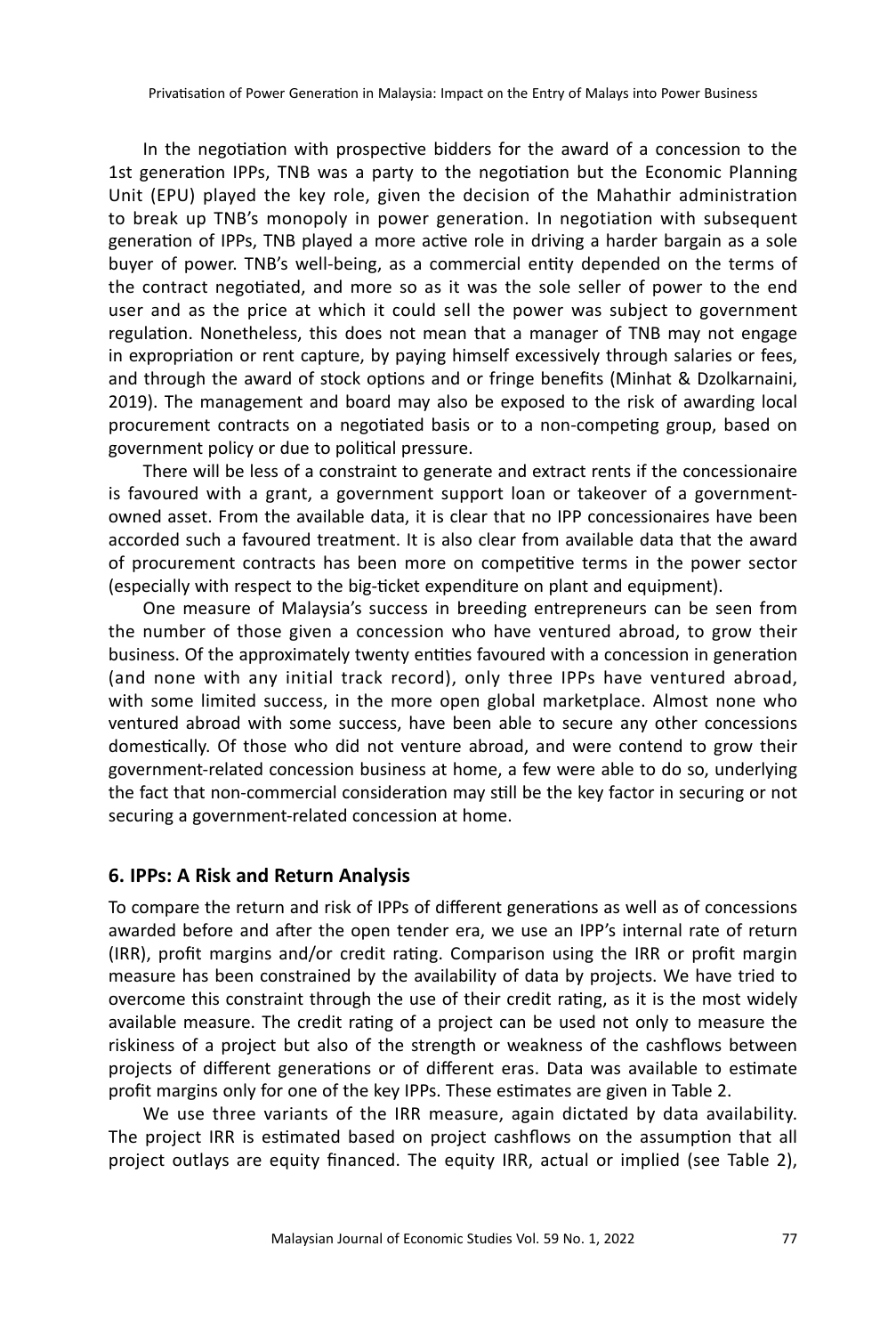is an alternative variant which takes the stream of earnings before depreciation but after payment of interest and taxes. The third variant is the investor IRR. In calculating the equity IRR, we assume that the equity is held until the expiry of the concession, whereas the investor IRR assumes that the concessionaire liquidates its investment on listing in the public market at the initial public offering (IPO) price or through a block sale of shares, based on the price at which the investment is liquidated or cashed out. We also use three alternative measures of profit margins, again as set out in Table 2, to assess the profitability of a concession.

It is clear from the available data on the 1st generation IPPs that the privatisation concessions awarded in the mid-1990s, have been highly lucrative, based on a representative sample of the concessions examined. For instance, as shown in Table 2, the project IRR of YTLP, one of the five 1st generation IPPs, was 16% pa, based on projected cash flows set out in the 1997 Prospectus for its IPO. This is certainly supported by the inside information the writer has on one of the other 1st generation IPPs. In spite of this second IPP agreeing to a lower tariff, even its project return, on a comparable basis, was 14.5% pa, that is, it was not significantly different from that of YTLP.

The equity IRR can be significantly higher than the project IRR so long as the share of capital financed through debt is higher and so long as the debt interest rate is below the project IRR. YTLP's equity IRR, based on debt financing terms similar to those of other 1st generation IPPs, was estimated at about 56% pa. YTLP's extremely high equity IRR is based on the then prevailing fixed rate, which was about 7% below its project IRR, and a borrowing of RM9 for every ringgit of equity invested.<sup>14</sup> given that the debt servicing was backed by cash flows from TNB, the power utility, a quasi-sovereign credit. The actual project and equity IRR was higher due to a refinancing of debt at a lower interest rate, cut in income tax rate and efficiency gains from higher plant utilisation.<sup>15</sup> The equity IRR of the 2nd IPP worked out at only about 33% pa as borrowing was a lot lower at about RM2.33 for every ringgit of equity invested.

The table also sets out the investor IRR, the return to shareholders, had they liquidated their holdings at the IPO price. In the case of YTLP, the initial value of investment grew 29-fold by the time of its listing in May 1997, i.e., within a short period of about 3.6 years if the concessionaire had liquidated its investment on listing, representing an IRR of 110% pa. The phenomenal growth in the market value of the initial investment in YTLP was not from the free takeover of any government assets

<sup>14</sup> Of the total capital expenditure (CapEx) of RM3,292 million, YTLP was funded by borrowings of RM2,660 million and equity injection of RM300 million. The balance of RM332 million was funded by internal cash flows, generated from the operation of its plants in open cycle phase from 1995.

<sup>&</sup>lt;sup>15</sup> Over YTLP's 21-year concession period, the tax rate dropped to 25% from the projected rate of 30%. With respect to YTLP's debt, as its floating rate debt was 44% of its total debt, it was able to refinance it a lot more cheaply, as the actual interest rate over the concession period was a lot lower than the 10% pa YTLP was paying on its fixed rate loan. However, as its off-take contract was at a fixed price, YTLP took an interest rate risk on its use of floating rate debt. Further, in the case of YTLP's plant utilisation, the projected rate was 80% as against the required minimum availability factor (MAF) of 70%. But capacity payment was paid so long as the IPP was available for despatch above the set MAF of 70%. Therefore, YTLP will benefit from a higher plant utilisation, not from higher capacity payments, but from higher energy payments provided the energy used per kWh of power generated is lower than the threshold set in the PPA.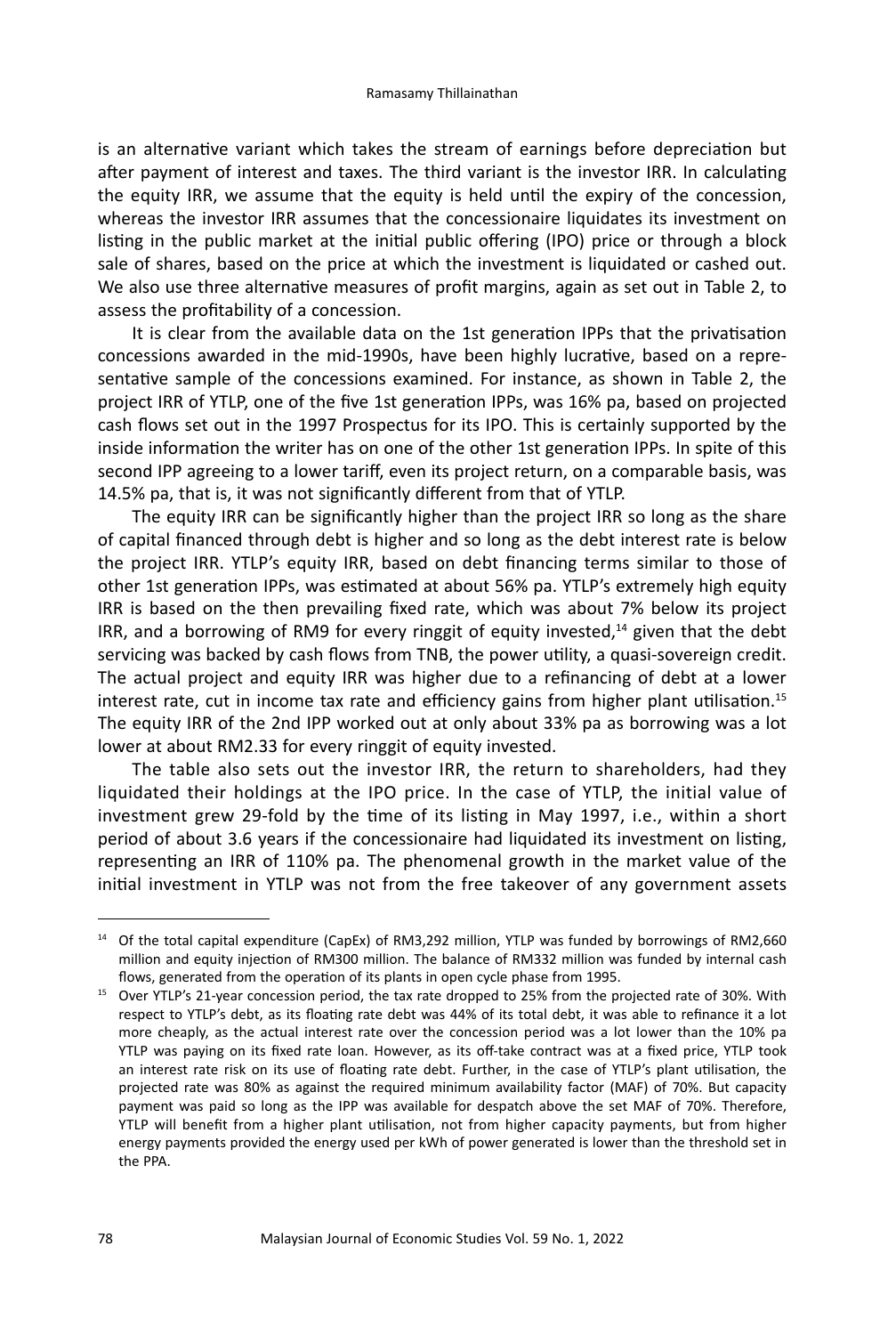Privatisation of Power Generation in Malaysia: Impact on the Entry of Malays into Power Business

|                  |           | Investor   | Equity     | Project    | <b>WACC</b> | <b>EBIDA</b> | <b>EBIT</b> | <b>PBT</b> |
|------------------|-----------|------------|------------|------------|-------------|--------------|-------------|------------|
|                  |           | <b>IRR</b> | <b>IRR</b> | <b>IRR</b> |             | margin       | margin      | margin     |
| 1st Gen<br>YTLPG | 1994-1996 | 110        | 55.6       | 16         |             | 60           | 51          | 34         |
| 3rd Gen<br>JEV   |           | 47         |            |            |             |              |             |            |
| Open Era         | Post 2012 |            |            |            | 8           |              |             |            |

| Table 2. Profitability of selected privatised projects in power sector (%) |  |  |
|----------------------------------------------------------------------------|--|--|
|----------------------------------------------------------------------------|--|--|

*Notes to Table 2 on profit return and margins of selected power projects*:

- (1) In calculating the project IRR, the stream of cash flows includes all outlays on fixed assets as well as on net current assets and earnings before depreciation and interest payments but after-tax payments. Further the project IRR has been calculated on the implicit assumption that all project outlays are entirely equity financed.
- (2) In calculating the equity IRR, we have distinguished between equity and debt finance and taken the stream of earnings before depreciation but after payment of interest and taxes.
- (3) The equity IRR has been worked out under two alternative scenarios. In the first scenario, the equity IRR is calculated on the assumption that the equity is held until the expiry of the concession. And in the second scenario, where the required data to calculate the equity IRR is not available, an implied equity IRR has been calculated from a concessionaire's weighted average cost of capital (WACC) and debt interest rate, as it may be easier to obtain such market data.
- (4) The investor IRR is calculated on the assumption that the concessionaire liquidates its investment on listing in the public market at the IPO price or through a block sale of shares. This alternative equity IRR, referred to as the Investor IRR in Table 2, is based on the price at which the investment is liquidated or cashed out.
- (5) With respect to profit margins, we have calculated three alternative ratios, namely the ratio of PBT (or profit before tax) to revenue, of EBIT (or earnings before interest and taxes) to revenue and of EBIDA (or earnings before interest, depreciation and amortisation) to revenue. These profit margins have been used in assessing the performance of a privatised project where the available data does not permit the calculation of the project or equity IRR, as is the case with several projects reviewed in this study.
- *Sources*: (1) YTLP (1997), (2) Yeah et al. (2007), (3) RAM Ratings (2014), (4) *StarBiz* (2020), (5) *The Edge* (2013), (6) Hisyam (2015).

but it was due more to its high tariffs and even more so to its high gearing in a very favourable interest rate environment.

As we have noted, YTLP is one of the five 1st generation IPPs set up. The project and equity return they would have earned would not have been dissimilar, as their capacity charge and borrowing rate, are not likely to have been significantly different from each other for these five projects.<sup>16</sup> Our estimate of the after-tax project IRR pa of the 1st generation IPPs, based on a 30% corporate income tax rate, was 16% and equity IRR was 56%. By the time open competitive bidding was introduced from about 2012, the weighted average cost of capital (WACC) was driven down to 8% pa and the implied equity IRR was driven down to a range of 10.36% to 26% pa, depending on gearing

<sup>&</sup>lt;sup>16</sup> While there was less difference in the capacity charge between a base load and an open cycle plant, the energy charge was much higher for two of the five open cycle or peaking plants. But this made little difference to their return as the energy charge was a full pass-through expense to be borne by the offtaker.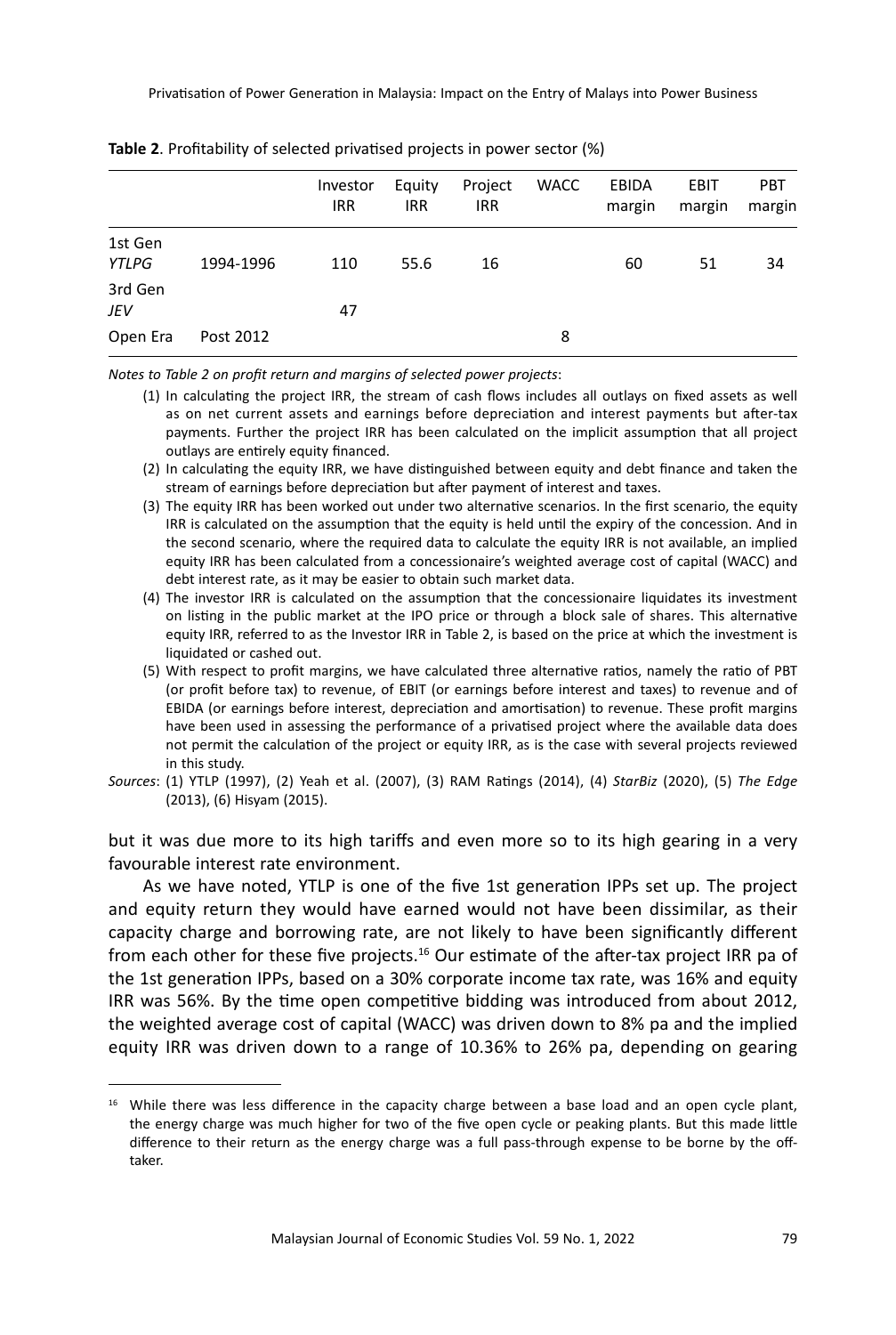(the ratio of equity to total funds used), and interest rate. This was brought about through a lower tariff rate and by requiring an increase in the plant availability factor.<sup>17</sup> Though the equity IRR was pressed down to 20% pa or below, in a few cases, this was offset by the concessionaires even going for a more aggressive debt equity structure. This was certainly so with JEV, a 3rd generation IPP. Its very high equity and investor IRR was achieved through a highly aggressive borrowing program, and by paying the utmost attention to optimising plant management and plant despatch. Of the total capital invested of RM5,733 million, the share of shareholders was only 4%,18 made up of RM5 million of equity and RM215 million of tranche two junior debt. Syarikat Pesaka, JEV's 75% shareholder, divested its interest to 1MDB in 2013, after an eight-year holding period, at a price of RM1.2 billion (*The Edge*, 2013; Hisyam, 2015). This gives an investor IRR of 47% pa, after taking into account RM30 million of annual profit payable on junior debt two<sup>19</sup> (RAM Ratings, 2013, 2014). Its actual investor IRR may have been an astonishing 150% pa given its early successful placement with another investor of its share of tranche two junior debt.

As we have only selected data and for selected projects to calculate the IRR of an infrastructure project, we also rely on profit margin as an alternative measure of the financial performance of a concession. In this alternative measure, the key profit margins examined as a ratio of revenue, are the EBITDA (earnings before interest, tax, depreciation and amortisation), EBIT and PBT (profit before tax) margins. However, comparing these profit margins between enterprises of different capital intensity (which is the capital used per RM of revenue generated) can pose severe problems.<sup>20</sup> There is less of a problem if the enterprises we are comparing are all capital-intensive projects, as is the case in the infrastructure sector. For the present, let us note that YTLP's profit margins are robust with its EBITDA margin recorded at 60%, EBIT at 51% and PBT at 34%.

The privatised projects we have considered may be few but they are all key projects. There are a lot more privatised projects in the power sector. This being the case, are the inferences made on returns based on the few cases we have considered applicable to the other IPPs? We can use the data on the more widely available credit rating of IPPs to make this inference.

Interestingly, the current generation of IPPs are now being given the lowest investment grade rating of BBB3 on an equivalent global scale (AA3 on the local scale), whereas the 1st generation IPPs have been enjoying a rating of BBB1 on the global scale (or AA1 on the local scale). The rating has been better for the 1st generation IPPs

<sup>&</sup>lt;sup>17</sup> The reduction in the WACC to 8% and equity return to around 20% pa for IPPs during the era of open tenders is based on information obtained from highly reliable market sources and inferences made from bids submitted by known bidders. The penalties imposed were also raised over time when the increased

requirement with respect to plant availability factor was not met.<br><sup>18</sup> Of the balance 96%, RM4,837 million was funded by senior debt and RM676 million of tranche one junior debt (Yeah et al., 2007).

<sup>&</sup>lt;sup>19</sup> In 2020, TNB increased its stake to 25% by buying the state government's 5% stake in equity and junior debt two, for RM80 million (*StarBiz*, 2020). JEV's valuation by TNB, an insider, was still a whopping RM1.6 billion, despite its loss (as compared to 1MDB), of eight years of concession life and dividends.

<sup>20</sup> For an excellent discussion of the issues related to margins and profits, see Stan Leibowitz, *Re-thinking the Network Economy*, Chapter 5, American Management Association, 2002.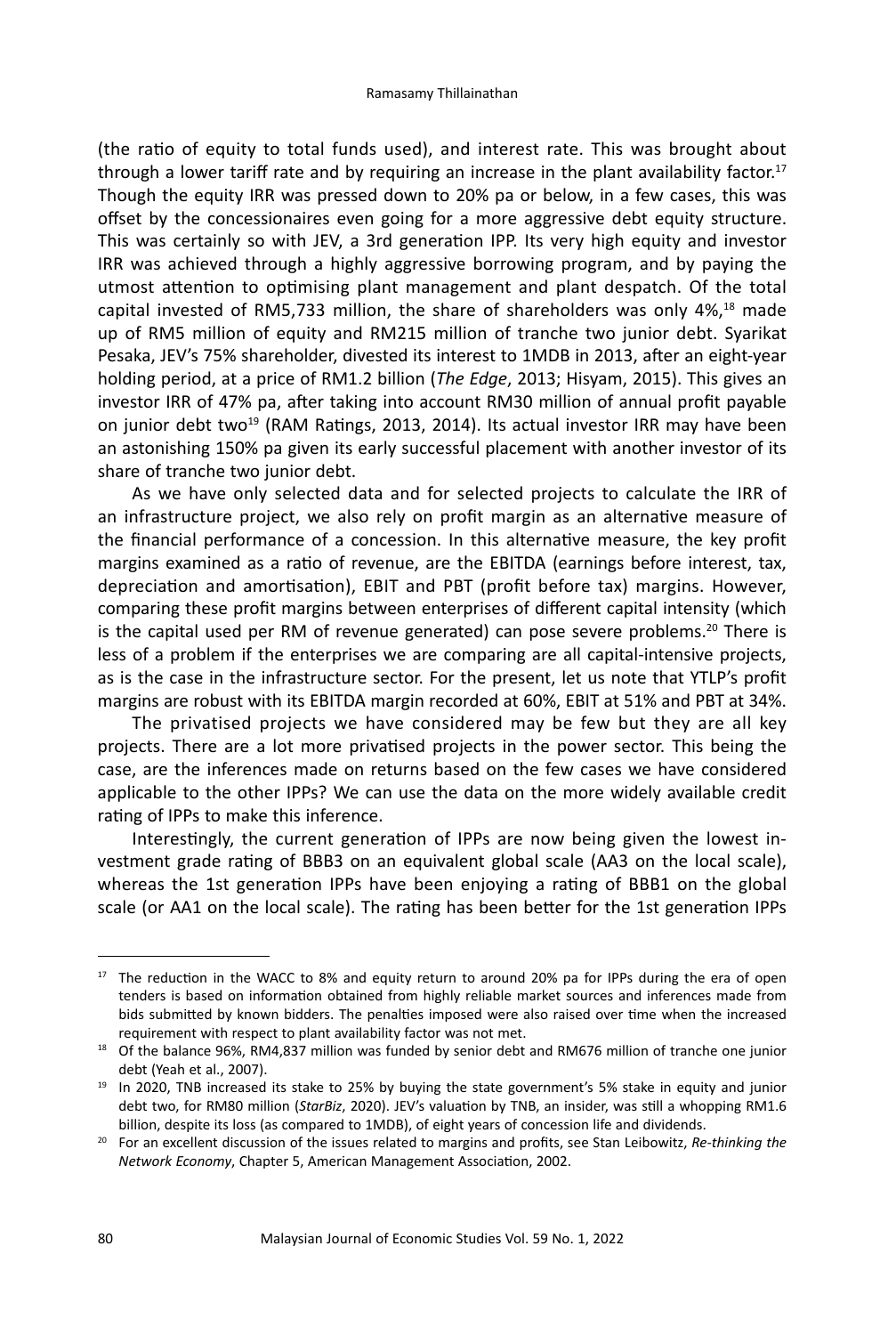at BBB1 and BBB2 for the 2nd generation IPPs whereas the IPPs, beginning with the 3rd generation IPPs, have a rating which is two notches below at BBB3. The number of power sector projects with a rating below BBB3 or which experienced a downgrade, were an exception (Annex Table 2). For instance, the share of non-investment grade issues, based on the initial and current rating, only increased from 3% to 9%. The share of IPP issuers with a triple B investment grade rating only declined from 76% to 68%. These comparative rating data clearly show that risk in the IPP sector was lower as the projects were not green field projects. The concessionaires were not exposed to price or demand risk as they had entered into a fixed price, guaranteed off-take contract with TNB, which was a quasi-sovereign risk.

In concluding our discussion in this section, we note that prospective investors in the power sector are now willing to invest in new IPPs so long as the net present value of their cash flows are positive at a weighted average cost of capital of 8%. For any given interest rate and stream of expected cash flows, and so long as there is more certainty with such cash flows, the acceptable gearing ratio will be higher and we can expect the equity IRR and the WACC to be lower. Where cash flows are given and more certain, we can also expect WACC and equity IRR to be declining in an environment of declining interest rate, as has been the case in the 2010s in Malaysia.

## **7. Bond Market Deregulation, Infrastructure Privatisation and Equity Returns**

Typically, the development of infrastructure facilities is highly capital intensive and has a long life span. An over-reliance on banks or foreign currency funding<sup>21</sup> to finance such infrastructure development will cause maturity and/or currency mismatches, thus exposing the borrowers to the risk of insolvency (Thillainathan, 2011a, 2011b). To minimise such mismatches, the best way to finance such infrastructure development is through the issue of longer dated fix rate bonds denominated in local currency.

The bond market plays a critical role in financing such infrastructure development. If the government relies on a captive bond market to finance infrastructure development, this can cause distortions in the financial system and the economy and result in a misallocation of capital. And if the bond market is under-developed, it may not be possible to develop infrastructure on a privatised basis.

The Malaysian bond market became more active and liquid with more trading in the secondary market only after the deregulation, over a ten-year period to the late 1990s. With deregulation, the Malaysian bond market has grown by leaps and bounds, as attested to by the development especially of the market for private debt securities (PDS). In 1992, the PDS outstanding, $^{22}$  as a ratio of money GDP, was 6.8% from a nil level before. By 2001, its ratio had shot up to 44.9%. Thereafter it was ranging between 35- 40% until 2011 and since then it has again climbed marginally above the 40% level.

When the 1st generation IPPs were accessing project finance, the primary market in PDS was in its infancy and the secondary bond market was still inactive and illiquid.

<sup>&</sup>lt;sup>21</sup> Unless it is a preferential, long-term loan, say from a development bank.

 $22$  The PDS includes mortgage bonds but excludes issues by the bank restructuring agencies as well as issues of commercial papers, mortgage notes and asset-backed securities.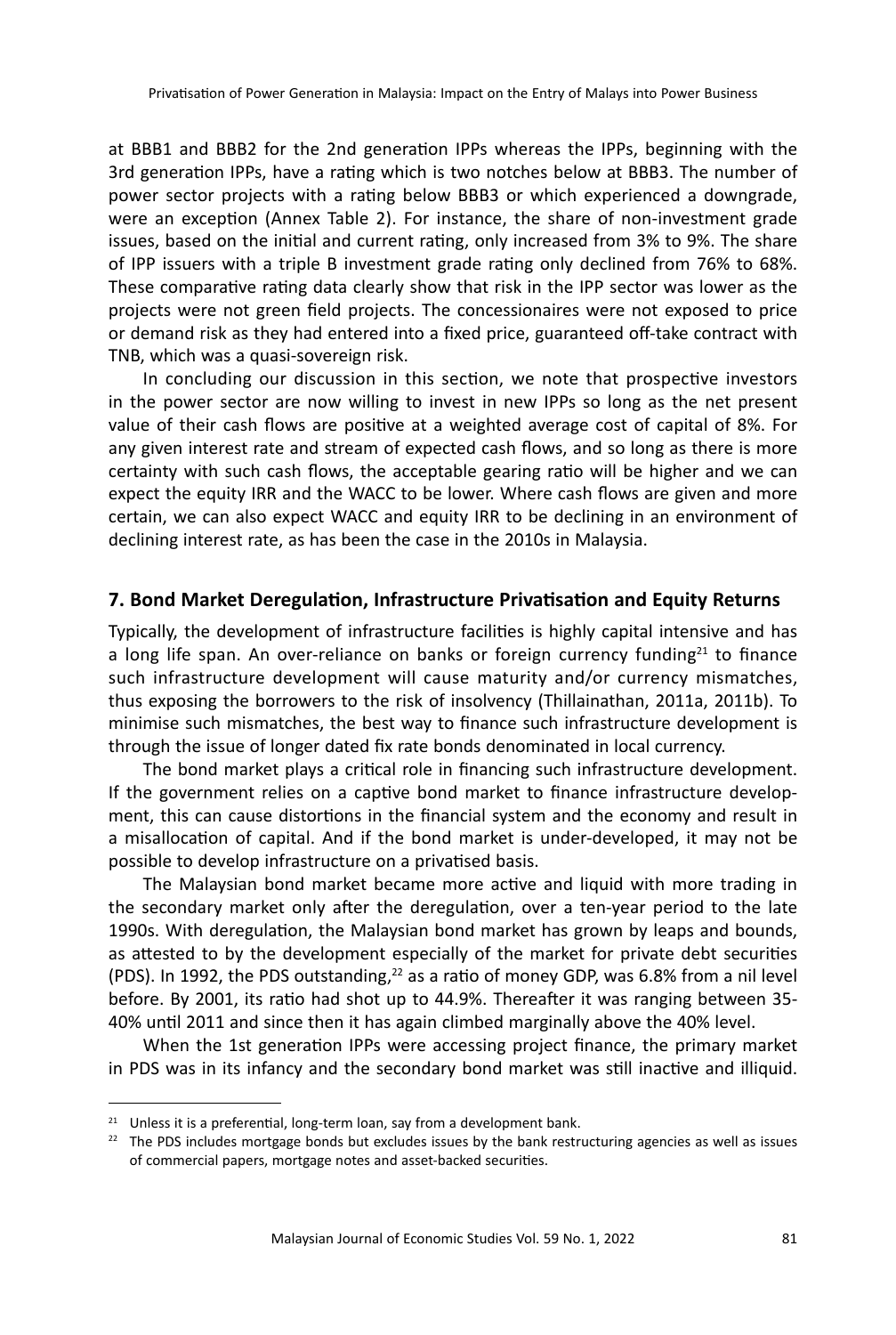This may explain why these IPPs were then uncertain not only on the interest rate they would have had to pay on their borrowings but also on whether they would have been able to raise the required debt. These uncertainties about the interest rate and gearing level, and equally importantly, the lack of open competitive bidding for the concessions, may account for the much higher returns they were able to secure.

For the 1st generation IPPs, the spread between the risk-free rate and the IPP bond yields were indeed excessive.<sup>23</sup> These IPPs were initially accorded a AA3 local rating as against the rating then of TNB, the off-taker, of AAA. This may have been due to the high capital intensity of the projects, the required high gearing, the fixed price off-take contract, decision by a few prominent business groups, such as the Kuok Group, not to accept the invite to be an IPP's substantial shareholder, uncertainty both on the quantity and interest rate at which the required fixed rate funds could be raised.<sup>24</sup> and hence the resulting uncertainty as to whether these projects are financeable on the right terms.<sup>25</sup> Once there was a realisation that Malaysia was operating in a changed interest rate and credit environment from the late 1990s, and that there was an ample supply of fixed rate funds, the rating agencies upgraded YTLP's rating (on the local scale) to  $AA1<sup>26</sup>$ 

Of all the ASEAN countries then, only Malaysia had a local currency fixed rate bond market. Thailand and Indonesia which undertook IPPs under a fixed price contract, chose to fund them with USD fixed rate funds. In Thailand, there was thus a currency mismatch as the off-take contract was in baht whereas the fixed rate borrowings were in USD. In Indonesia, though its central bank guaranteed its off-take contract in USD, it did not have the capacity to honour its obligations in the aftermath of the Asian financial crisis. So, the Thai<sup>27</sup> and Indonesian IPPs went bankrupt but not the Malaysian IPPs (Desai, 2003; Sheng, 2009; Thillainathan, 2003, 2011a).

Apart from the key role the deregulated bond market played in the development of the privatised infrastructure projects, the significant decline in bond yields may also have played an equally key role in bringing about a not insignificant decline in the expected returns from the investments in the privatised infrastructure projects. Over

<sup>&</sup>lt;sup>23</sup> The credit spread between AAA and AA3 bonds was about 5% vs about 1% then in the global market place. (Bank Negara Malaysia; Thillainathan, 1996). The spread over the 2016-2019 period was also about 1% or a little higher (Refinitiv).

<sup>&</sup>lt;sup>24</sup> This was due to the under-developed bond market with no certainty that its yield curve was marketdetermined or that the market had the capacity to supply the required funds on a long-term fixed rate

basis. 25 A few, such as Sime Darby, the substantial shareholder of a 1st generation IPP, PD Power, chose to issue a corporate guarantee to raise the required fixed rate funding, and another, YTLP, could only raise 57% of its required debt on a fixed rate basis. The maximum tenor of the fixed rate bonds issued by Genting Sanyen Power and YTLP was 10 and 15 years respectively, with the serial bonds issued by the former matching its annual cashflows, whereas the latter chose to repay the principal on expiry of the 15-year period on a bullet basis. This made for a difference in their average borrowing rate of about 2% pa.

<sup>&</sup>lt;sup>26</sup> The adjustment to the new environment was partly delayed by the outbreak of the Asian financial crisis in 1997.

<sup>&</sup>lt;sup>27</sup> Genting, the sponsor of GSP, also put in a bid for a Thai IPP, which was unsuccessful for a good reason. In the absence of a Thai fixed rate bond market, Genting chose, unlike the successful bidders, to base its bid not on the much lower USD fixed rate, but at the significantly higher implied Thai fixed rate, by reference to the then prevailing quotes in the offshore cross currency swap (CCS) market for Thai baht.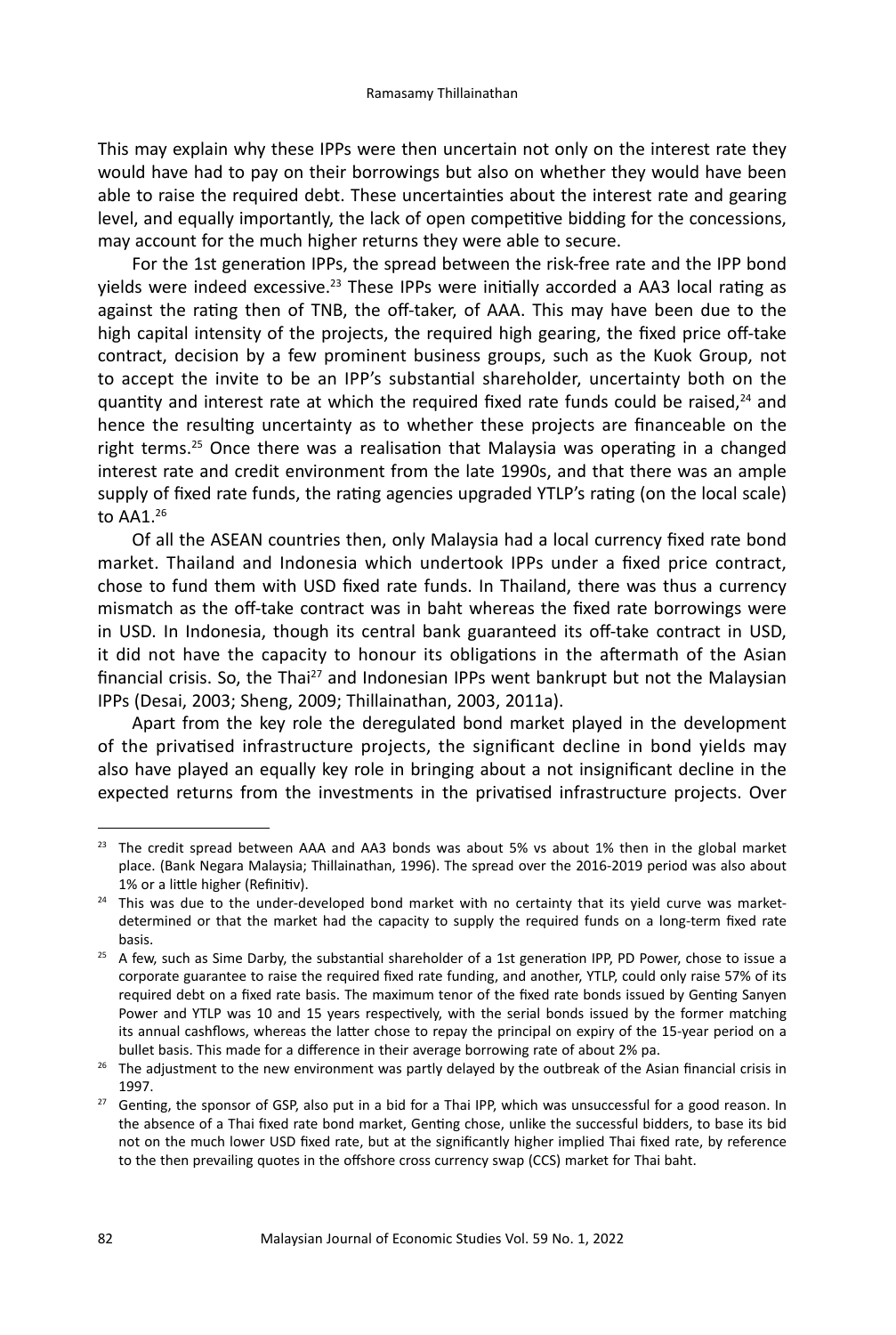the 30-year period 1990 to 2019, the 10-year MGS yield to maturity (YTM) had declined by about 5% (Bank Negara Malaysia). Based on the 8% WACC that was used in bidding for IPP concessions in the post-2012 period, and taking the YTM of AA3 rated PDS issues as 6% pa, the implied equity IRR of these concessionaires is likely to have ranged between 16-26% pa, depending on gearing (the ratio of equity to total funds used), of 0.1 or 0.2. We had estimated the investor IRR of a 3rd generation IPP at 47% pa. Its WACC may have been around 12%, based on the average YTM of its PDS issues of about 8.5% pa due to its excessive gearing.

## **8. Privatisation of Power Generation: Trends and Lessons**

The motivation for Malaysia to have embarked on privatisation may have been promoting the entry of Malays into business. But the focus has also shifted from privatisation to corporatisation and from promoting the entry of Malays as owners to nurturing them as managers of an undertaking, run on a commercialised basis. This is evident with SOEs manned by Malay managers as the dominant operating enterprise mode. Concessions contracted on a negotiated basis are now awarded by open tender from 2012. However, as TNB, Malaysia's integrated power utility, can continue to put in a bid, the playing field is not level, as argued below.

TNB, which continues to have a monopoly in transmission and distribution, was certainly against the licensing of IPPs. Though it was a party in the negotiation with prospective bidders for the IPP concessions, the lead role was taken by the Economic Planning Unit (EPU). EPU was reporting directly to Prime Minister Mahathir Mohamad, who had taken the decision to break up Tenaga's monopoly in power generation, even before the national power blackout of 1992. The Electricity Supply Act, which was passed in 1990 at the same time Tenaga was corporatised, already provided for the establishment of IPPs. The power blackout took place in 1992, the same year TNB was privatised and floated as a PLC, with an initial offer for sale of 20% of its shares to private investors (Rector, 2005).

If TNB had played the lead role in negotiation with the 1st generation IPPs, it may only have agreed to a tariff rate of 12 sen per kWh. One of the bidders, which was probably the only one actively negotiating with TNB, was prepared to look at that rate, but was persuaded from doing so by EPU, which had agreed to a rate of over 15 sen with the other base load plants (Arope, 2013; *StarBiz*, 2006). In subsequent rounds of negotiation, TNB played a more active role and the prospective bidders found it a more formidable player to contend with. It had the required technical and market knowhow, the bargaining power and the motivation to drive a hard bargain. Though it no longer had a monopoly position in generation, it was still the sole buyer and seller of power. TNB thus had an upper hand, as its dispatch decisions, was critical in an IPP's ability to minimise its running cost. As a commercial entity, TNB's well-being in turn, depended on the terms of the contract negotiated, especially given that the price to its end consumer was subject to government regulation. The key component of its capital cost to generate power, namely the plant and equipment, are traded goods, with price transparency and with multiple suppliers, and therefore the terms it negotiated, were also more readily amenable to public scrutiny and therefore tighter.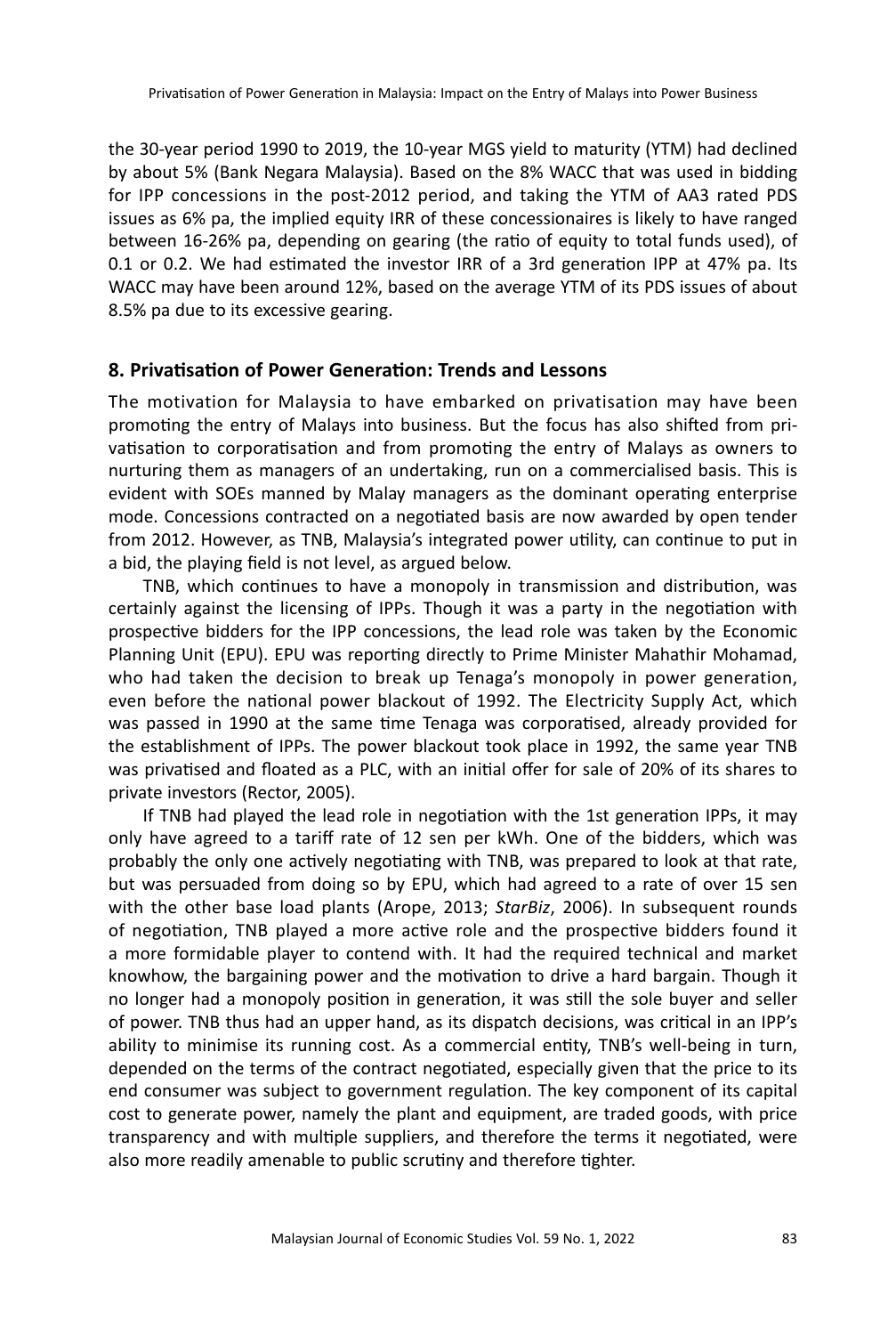There was an attempt in Section 6 of this paper to estimate the likely impact of competition on privatisation concession terms. This was by comparing, in broad terms, the differences in returns and rating of IPPs, both before and after the dawn of the open tender era in 2012. With respect to IPPs of different generation before 2012, the available data only allows us to make a credible comparison between these IPPs based on their rating but not on their returns. A credible comparison of the tariff rates awarded is possible, as they are all gas-fired power plants (Table 3). The tariff rate of the 1st generation IPP which fared the best, was higher than that of its 2nd generation counterparts, by 29.2% (i.e., 15.5 sen per kWh vs 12 sen). The tariff rate enjoyed by the most favoured IPP within the 1st generation, was higher by 13.1% (i.e., 15.5 sen vs 13.7 sen). Within the 2nd generation IPPs, the corresponding difference was 20% (i.e., 10 sen vs 12 sen).28 One is forced to question the competence, if not even the integrity of the awarding body, as to why a concessionaire had to be given a higher rate, when there were other bidders within the same generation, who willingly accepted a lower rate. However, the higher tariff rate enjoyed by the 1st generation IPPs may be explained, partly, by the higher interest rate they had to pay on the bonds issued to finance their IPPs. In view of the decline in interest rate, one cannot estimate by how much the concession enjoyed by the 2nd generation IPPs is less rich. However, one can rely much less on differences in bond yields, to explain the noted differences in tariff rates of within generation IPPs.

We have noted the differential returns among different generation IPPs. For the 1st generation IPPs, capacity charge was always paid if the IPPs met the availability factor of 80% and where the heat rate achieved is better than the benchmark set, IPPs were rewarded with a bonus payment. For the 2nd generation IPPs, the capacity charge was not paid only if the increased availability threshold of 85% was not achieved. And with the 3rd and subsequent generation IPPs, if an IPP does not meet the specified availability factor, not only will the IPP not be paid the capacity charge, it will be required to pay a penalty i.e., it will end up with a negative cash flow.

There are grounds to question if the playing field is level even under the open tender era. For example, under Track 1, bids were invited to refurbish the old Prai (gas-fired) plant. TNB and Petronas subsidiaries also competed in this tender. Though tenders are open, so long as TNB and Petronas units bid, the playing field is not level. Potential bidders are given the government Energy Commission's expected concession terms (including its indicative capacity charge), and the fuel supply agreement (with the minimum quantity of gas off-take expected by Petronas). Any qualified prospective bidder may put in a bid, with a mark-up on the indicated capacity charge, which may be too fine, and which may not be acceptable to financiers for raising loans, on a standalone basis. On the other hand, a TNB unit may have no qualms about a bid at the indicated rate, as it may still be able to raise the required financing, as a wholly owned subsidiary of TNB.<sup>29</sup> Moreover, so long as its end tariff is regulated and controlled, TNB

 $28$  The numbers we have for the first 1st generation IPPs are comparable, as they are base load plants. As per market enquiry, this is also the case for the 2nd generation IPPs.

<sup>&</sup>lt;sup>29</sup> It can issue bond as a TNB subsidiary and need not worry about financing, unlike a privately owned and operated IPP whose financiers will be looking primarily at its balance sheet and cash flows.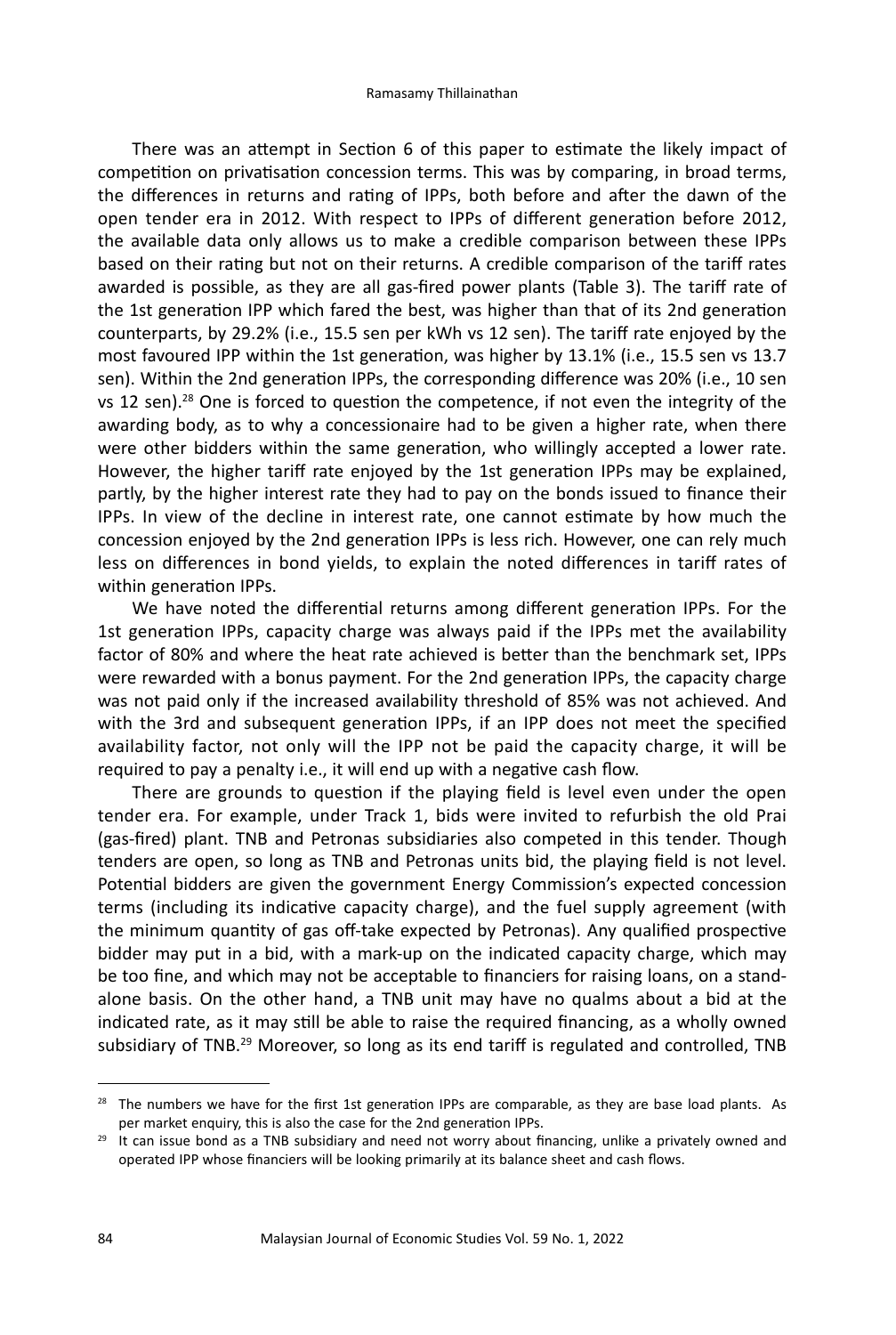|                               | Tariff rate<br>range<br>per kwh | Comparison<br>between<br>% difference | Comparison<br>within<br>% difference | Commercial<br>operation dates<br>$(CODs)$ $(3)$ | Bond<br>yields %<br>(4) |
|-------------------------------|---------------------------------|---------------------------------------|--------------------------------------|-------------------------------------------------|-------------------------|
| 1st generation<br><b>IPPs</b> | $13.7 - 15.5$                   |                                       | 13.14(2)                             | Jan 1995 to<br><b>July 1996</b>                 |                         |
| 1993-1994                     |                                 |                                       |                                      |                                                 | 10                      |
| 2nd generation<br><b>IPPS</b> | $10.0 - 12.0$                   |                                       | 20.0(2)                              | Nov 2002 to<br>June 2003                        |                         |
| 2000-2001                     |                                 |                                       |                                      |                                                 | $6.5 - 8.0$             |
| % difference                  |                                 | $29.2\%$ (1)                          |                                      |                                                 |                         |

| Table 3. 1st and 2nd generation IPPs: A between and within comparison of tariff rates and |
|-------------------------------------------------------------------------------------------|
| bond yields                                                                               |

- *Notes*: (1) The % difference in the tariff rates of the 1st and 2nd generation IPPs (or Gen 1 and 2 in short), is calculated as the difference between the highest tariff rate of Gen 1 and 2 IPPs, expressed as a % of the highest rate of Gen 2 IPPs.
	- (2) The % difference in the tariff rates within Gen 1 and Gen 2 IPPs, is calculated as the difference between the highest and the lowest tariff rates of each generation of IPPs, expressed as a % of its lowest rate.
	- (3) The commercial operation dates (CODs) given, are the actual year and month of the CODs of the various IPPs in each generation. With respect to the 2nd generation IPPs, the COD of one of the IPP, Pahlawan, has been left out as it is an outlier with a COD of Aug 1999.
	- (4) For the period covered, no data is available on market yields of private debt securities (PDS). For each generation of IPPs, we have been able to obtain the yield at which at least one of the IPPs in the cohort had made its bond issue. The yield at which YTLP and GB3 Sdn. Bhd. had issued their PDS (Yeah et al., 2007) is taken as the representative yield for the 1st and 2nd generation IPPs respectively.
- *Source*: The data on tariff rates and bond yields are extracted from Yeah et al. (2007).

is better placed, as a dominant generator and a monopoly buyer of power, to press down the capacity charge it has to pay (and hence to minimise its losses or maximise its profits), if its (wholly owned) subsidiary can enter the bid. The same applies to Petronas and its subsidiary.

It may cost a bidder as much as USD1 million to put in a bid. A bidder has to incur legal fees, technical advisory fees and do layer upon layer of due diligence. International bidders have been put off from putting in a bid due to their doubts as to whether the playing field was level.

We conclude this section by a brief review of risk sharing between the key stakeholders and of the extent to which the sanctity of contracts was preserved, especially in the face of the AFC. We have noted that the long-term fixed price power purchase agreements (PPAs) with full fuel pass-through, that the IPPs had signed with TNB were rich in the pre-open tender era in general, and in particular in the 1st IPP generation phase. The question is whether the risk sharing arrangement was also a problem for TNB?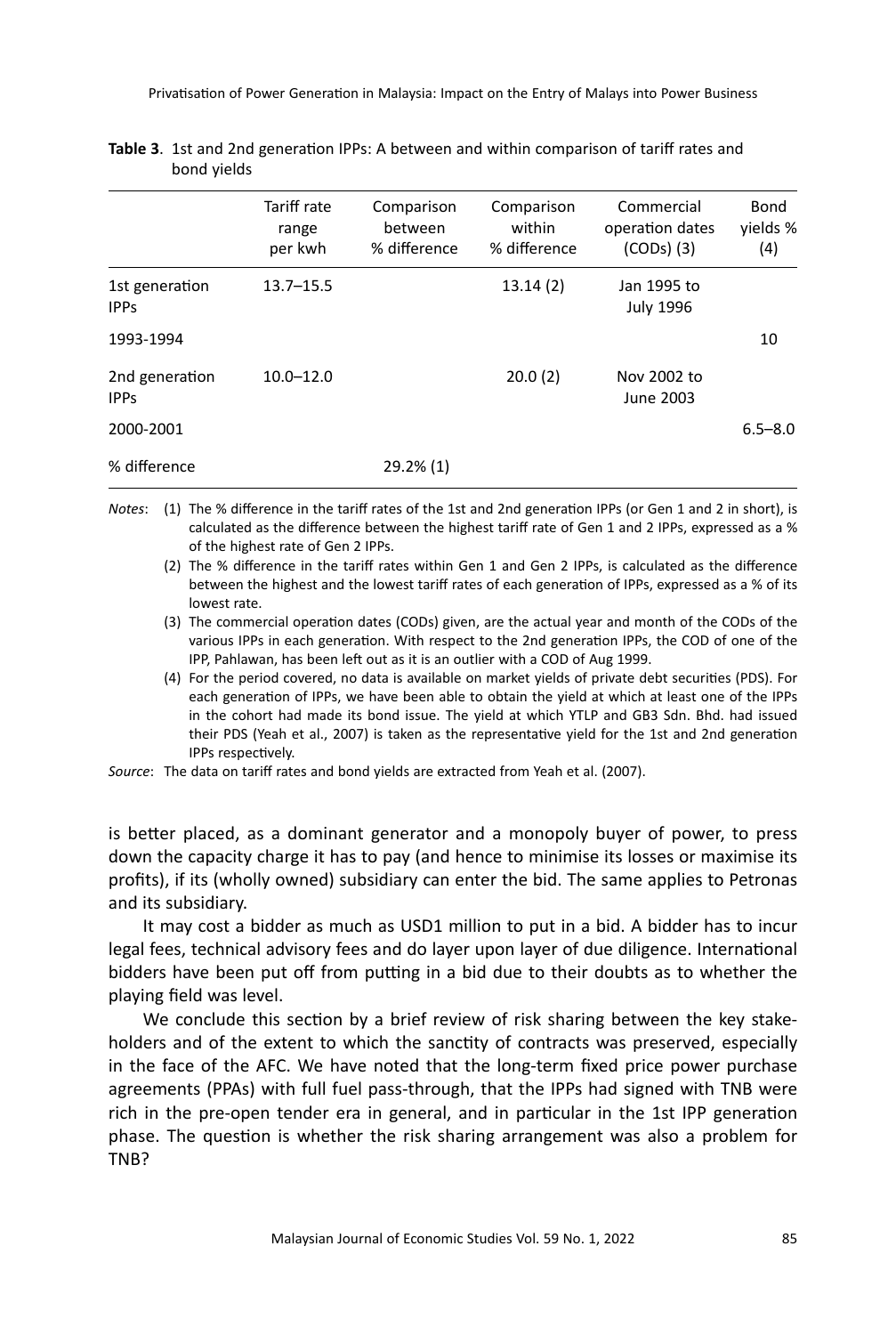TNB did not suffer from the big increase in market price of gas. The government had shifted that risk to Petronas, as a result of which Petronas incurred billions in forgone earnings until the 2010s, when price was allowed to adjust to market forces (Pua, 2011). With the passing of the gas price risk, it is not likely to be a burden on TNB or cause a resource misallocation. IPPs, too, faced little or no risk from their longterm fixed price offtake contract with TNB, as they had in turn hedged it by issuing RM-denominated fixed rate bonds. There was a mismatch in the dispatch contract that most IPPs had signed with TNB as compared to the take or pay gas supply contract that they had to sign with Petronas. The IPPs' financiers only agreed to financial close, when Petronas agreed to insist on this take or pay provision, for a part of the annual contracted capacity. In the open tender era, as there has been no change in the risk sharing arrangement, this suggests that TNB is not opposed to it. If there is to be a change in the fix price off-take contract, this may require a move to the licensing of merchant plants without off-take contracts, which has proved to be a failed business model, even in many developed economies.

TNB's heavy payment obligations to the IPPs arising from the rich concessions it had to sign with the 1st generation IPPs, combined with an unexpected demand shortfall during the AFC period, certainly strained its finances. This caused a great deal of unease within TNB and even was leading to a call for the renegotiation of the PPAs. TNB also recorded a massive loss in 1998. This was caused partly by the above two factors but mostly by the hit TNB took on 40% of its debt denominated in foreign currency, as a result of the 68% depreciation in RM. The very next year, TNB returned to profitability. The sanctity of the PPA contract, however, was preserved, when TNB reluctantly agreed not to reduce the agreed tariff rate in return for an increase in the concession period (Rector, 2005).

We have noted that in the power sector since 2012, the award of concessions for power generation has been done on a competitive basis. TNB may have continued to play a key role in generation even after the opening up of generation to competition, partly because the power tariff it could charge the end consumer was regulated and partly because the remuneration of members of the Malay managerial class which is running TNB depends on how much profit it is able to make. To that extent, one can see the conflict between members of the Malay managerial class which has been running TNB and the Malay business class who were bidding for concessions. This conflict was made more acute as TNB itself entered the field with private sector players to win the bid to develop and operate new power generating plants. However, as noted, the entry of TNB and Petronas into the fray does not make for a level playing field.

## **9. Concluding Remarks**

In studying and reviewing Malaysia's privatisation experience in the power sector, the award of the concessions in the pre-open tender era before 2012 has always been on a negotiated basis whereas it is now on a competitive basis. The opening up of the power generation sector to the entry of the private sector was carried out despite considerable opposition from TNB, the state-owned power utility. Until then TNB had a monopoly, but thereafter it has re-emerged as the dominant generator, and remained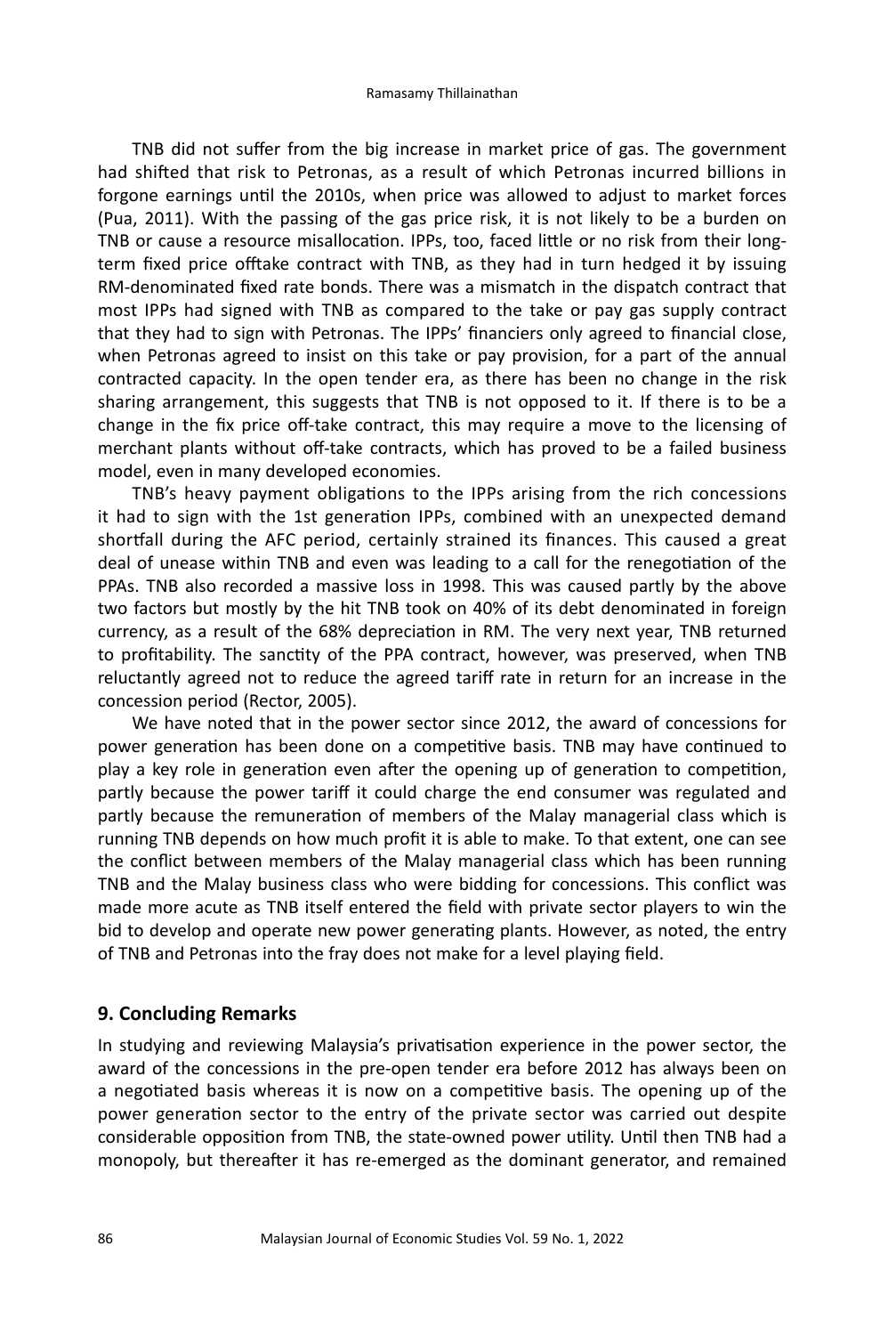as the sole owner and operator of the transmission and distribution network, even after its own privatisation and listing on the stock exchange (though the government continues to own the majority interest until today).

Privatisation has, over time, led to a significant increase in Malay participation in the power sector. The share of power plants owned and managed by Malays is around 85%, well above the broad 30% target set for Malay participation in the modern business sector. Of this 85%, only about 1/4 is both Malay owned and managed with the balance 3/4 Malay managed and controlled. The groups with multiple concessions dominate, accounting for over 3/4ths of total generating capacity, with the share of TNB and SEB (both SOEs), at 44% and 16% and that of the Syed Mokhtar group at 18%. Privatisation in the power sector did not necessarily involve a change in majority ownership. The privatised provision of goods or services was also not a consideration. From the colonial era, the provision of power has always been subject to the levy of a user charge (Tate, 1990, p. 33).

As the privatised entities are operating more as a commercial enterprise, the extent to which they are exposed to competition from the entry of new competitors is certainly an interesting question. In the power sector, a prospect has to compete in bidding to be a generator. Once it is successful in securing a concession to supply power to TNB under a long-term fixed price offtake contract and achieved financial close on the right terms, it can lead a quiet life without the threat of competition, as it faces no demand or price risk. Its challenge is to ensure that the plant it installs and maintains is technically capable of meeting the minimum threshold with respect to such key variables as the output of power and consumption of fuel.

The dominance of the SOEs over private concessionaires has become even more pronounced in generation, despite the introduction of competitive bidding from 2012 and is expected to become even more pronounced with the scrapping of the ageing plants of the private concessionaires. The government is more than happy to undertake generation using a corporatised entity, without necessarily privatising it. This trend may have been dictated by the factors mentioned above. To-date there has been no case of looting in the power sector, but the risk cannot be ruled out given the vulnerability of a SOE to such looting (Thillainathan, 2021).

The opportunities for rent-seeking by managers or controlling shareholders, will depend on the form and substance of privatisation with respect to the bid for concessions, in competing for customers, as well as on the support and subsidy accorded to these concessions. With the dawn of the open tender era from 2012, active bidding for concessions have reduced opportunities for rent-seeking. But as the playing field may be tilted in favour of TNB in such biddings, its managers stand to benefit from its re-emergence as the dominant player in generation. As TNB is the sole buyer of power produced, the IPPs do not have to compete for customers. But they have to compete with other prospective bidders for the right to produce and sell power to TNB, thus minimising their opportunities to engage in rent-seeking.

Interestingly, there is ample evidence in the power sector of very high returns and low risk for the lucky concessionaires. The authorities however chose, despite the strong calls for a renegotiation of the PPA (including from TNB), to respect the sanctity of contract. From 2012, new IPP concessions are being awarded at a weighted average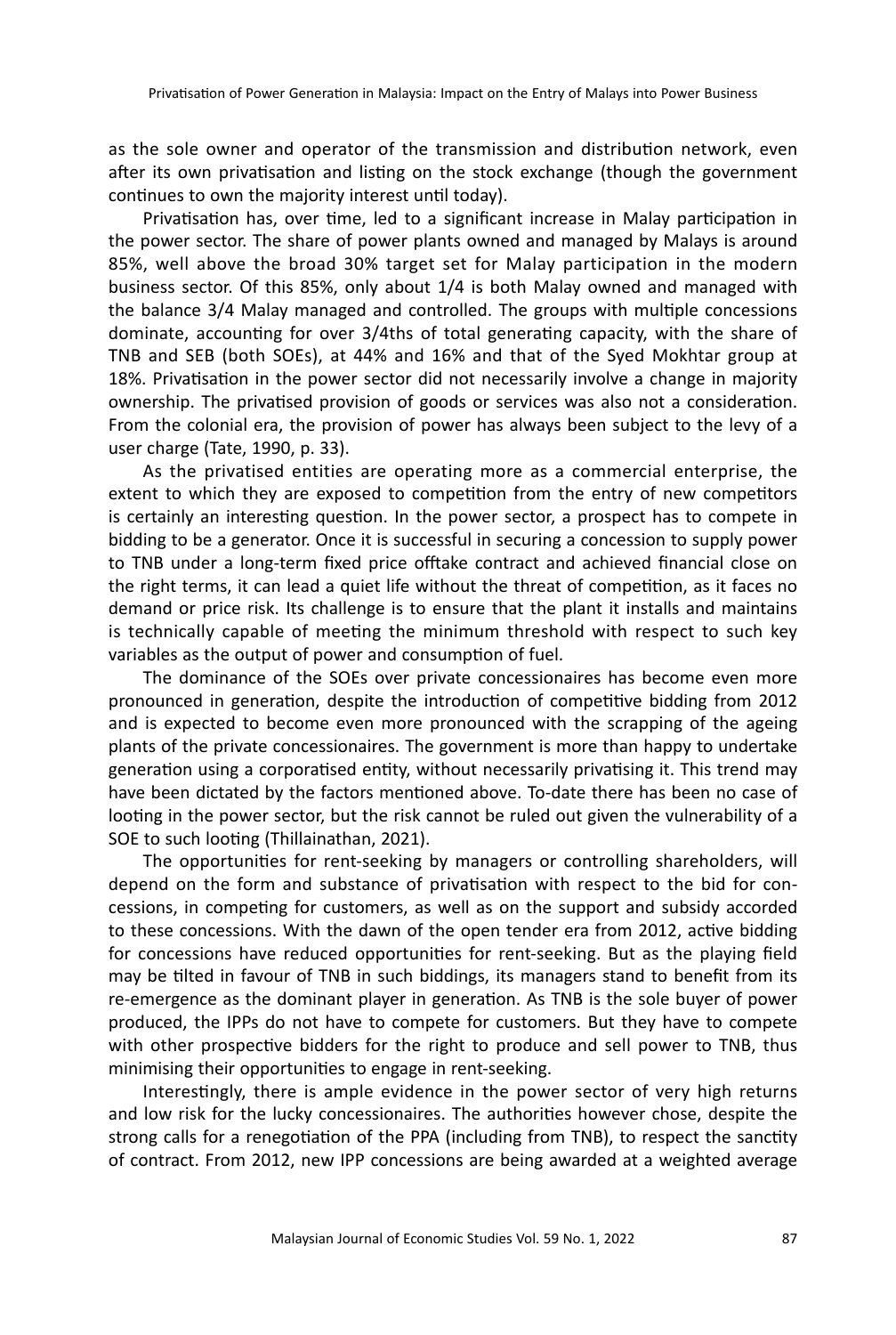cost of capital (WACC) of 8%. Given their AA3 local rating, a yield to maturity (YTM) of 6-7% pa and a gearing ratio of  $0.1 - 0.2$ , the implied equity IRR can fall within the range of 12-26% pa, i.e., depending on how much risk the concessionaire is prepared to take.

Given the high capital intensity and long-life span of infrastructure projects, the financing of such projects invariably requires an active and liquid bond market, especially if they are to be undertaken on a privatised basis. This is readily evident from the experience of IPP projects in Thailand and Indonesia during the Asian financial crisis (AFC). The under-developed state of the local currency bond market in these two countries let to their financing in USD. The resulting massive currency mismatches caused the independent power producers (IPPs) to become insolvent. The existence of a RM bond market in Malaysia enabled the IPPs to be funded more on a matched basis. However, as the bond market had been operating in a world of an administered yield curve for decades, and as it only dealt in sovereign or bank-guaranteed debt, the suppliers of the captive long-term funds were still not familiar with the risk profile of the new issuers of privatised debt. Under these circumstances, the credit spread between the Malaysian government securities (MGS) and private debt securities (PDS) were unusually wide. Fortunately, the 1st generation IPP concessions were rich enough for the issuers to be willing to pay the higher yield and tap this emerging PDS market, to minimise the mismatches they would have been exposed to, if they had tapped the bank or foreign currency debt market. Luckily the wait was not long for an adjustment to take place in the bond portfolio. With bond market deregulation, improving government finances and decreasing MGS supply, the widening credit spread forced even more investors to switch out of MGS into PDS, which also provided a much needed push for privatised infrastructure development.

## **References**

Arope, A. (2013). *Memoirs of Tan Sri Ani Arope*. Fulbright Alumni Association of Malaysia.

- Bank Negara Malaysia. (n.d.). Bond yields. *Monthly Statistical Bulletin*. https://www.bnm.gov.my/ government-securities-yield
- CIMB. (2014, June 2). *Track 4A has arrived*. https://cdn1.i3investor.com/my/files/dfgs88n/2014/ 06/03/1480994112-2076927767.pdf.
- Desai, P. (2003). *Financial crisis, contagion, and containment: From Asia to Argentina*. Princeton University Press.
- Gomez, E.T., Padmanabhan, T., Kamaruddin, N., Bhalla, S., & Fisal, F. (2017). *Minister of Finance Incorporated: Ownership and control of corporate Malaysia*. Palgrave Macmillan.
- Hisyam, K. (2015, December 20). How 1MDB over-paid for its power assets. *KiniBiz*. https://www. malaysiakini.com/news/324019
- Leibowitz, S.J. (2002). *Re-thinking the network economy: The true forces that drive the digital marketplace*. AMACOM.
- Maybank Kim Eng. (2019, November 15). *Malaysia infrastructure bond: Past its prime?* https:// www.bursamarketplace.com/mkt/tools/research/ch=research&pg=research&ac=876929& bb=893022
- Minhat, M., & Dzolkarnaini, N. (2019). *How much is hidden? Pay for elites in government-linked entities*. Consumers' Association of Penang.
- Pua, T. (2011). *The tiger that lost its roar: A tale of Malaysia's political economy*. Democratic Action Party (Malaysia).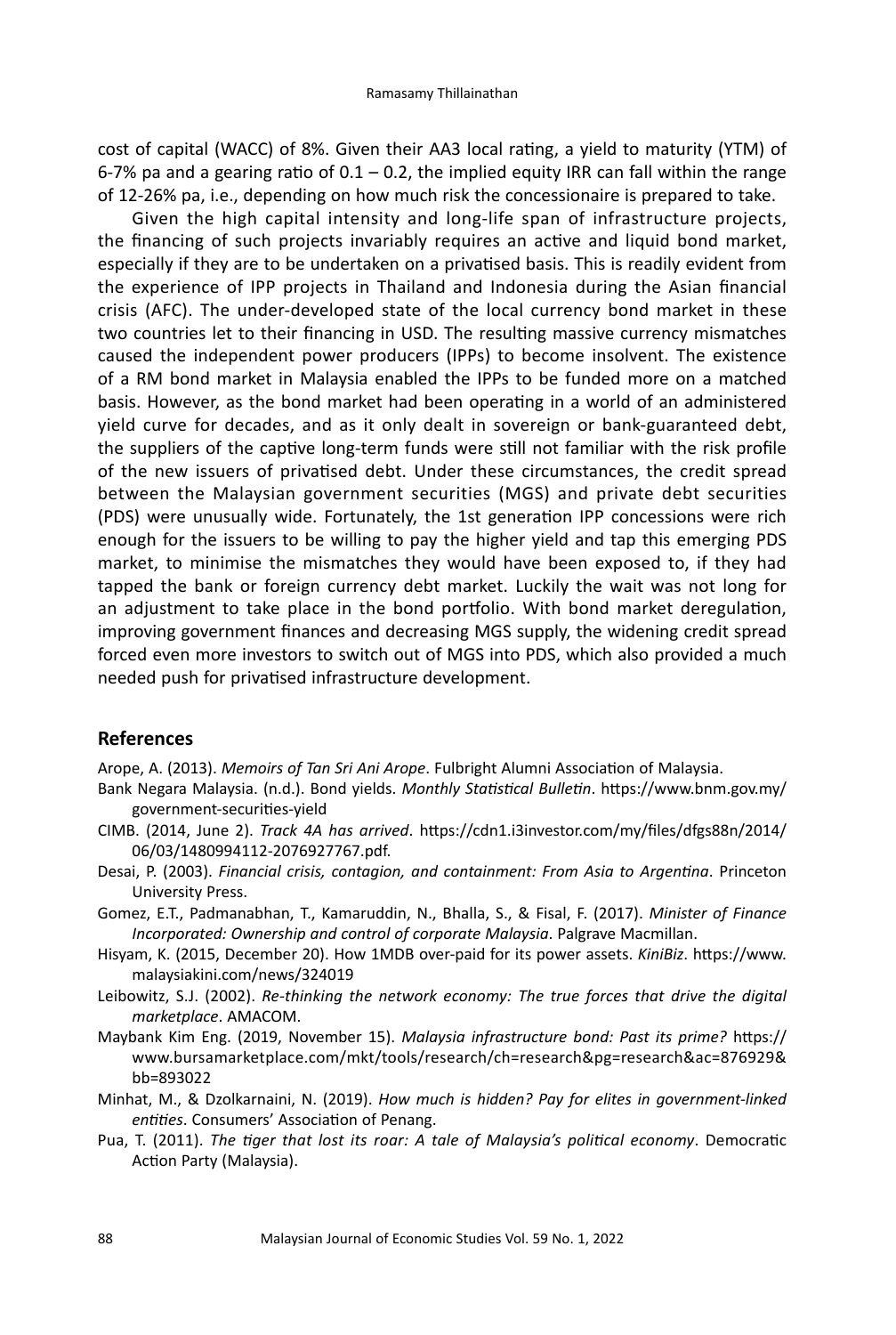Privatisation of Power Generation in Malaysia: Impact on the Entry of Malays into Power Business

- RAM Ratings. (2013, October 7). *Reaffirms A1/Negative watch of Special Power Vehicle's RM800 million Class A Islamic MTN Facility (2005/2022)*. https://myoneacademy.blogspot. com/2013/10/ram-ratings-has-reaffirmed-a1negative.html
- RAM Ratings. (2014, December 10). *Reaffirms A1/Negative rating of Special Power Vehicle's Class A IMTN*. https://www.thefreelibrary.com/RAM+Ratings+reaffirms+Special+Power+ Vehicle%27s+Class+A+IMTN.-a0392986123
- Rector, J. (2005). *The IPP investment experience in Malaysia* (Working Paper 46, Program on Energy and Sustainable Development). Stanford University.
- Refinitiv. (f.k.a. Thomson Reuters). *Bond yields*. https://www.refinitiv.com/en
- Sheng, A. (2009). *From Asian to global financial crisis: An Asian regulator's view of unfettered finance in the 1990s and 2000s*. Cambridge University Press.
- *StarBiz*. (2006, June 6). Ani: TNB got a raw deal. https://www.thestar.com.my/business/businessnews/2006/06/06/ani-tnb-got-a-raw-deal/
- *StarBiz*. (2020, July 30). TNB buys additional stake in Jimah Energy Ventures Sdn Bd for RM80 million. https://www.pressreader.com/malaysia/the-star-malaysia-starbiz/20200730/ 281509343516502
- Tate D.J.M. (1989). *Power builds the nation: The national electricity boards of the states of Malaya and its predecessors, Vol. I: The formative years*. Lembaga Letrik Negara Tanah Melayu.
- Tate, D.J.M. (1990). *Power builds the nation: The national electricity boards of the states of Malaya and its predecessors, Vol. II: Transition and fulfilment*. Tenaga Nasional Berhad.
- Tate, D.J.M. (1999). *The power behind the state: A history of the Sarawak Electricity Supply Corporation (SESCO) and of electricity supply in Sarawak*. Kuching Sarawak Electricity Supply Corporation.
- *The Edge*. (2013, July 25). Tunku Naquiyuddin eyes property after Jimah. This story first appeared in *The Edge Weekly* edition. https://www.theedgemarkets.com/article/tunku-naquiyuddineyes-property-sector-after-jimah
- Thillainathan, R. (1996). Malaysia's bond market: The further reforms required to escape underdevelopment. *ASEAN Economic Bulletin, 13*(1), 95–113).
- Thillainathan, R. (2003). *The offshore ringgit market and the new regime of exchange control: A reassessment*. Paper presented at the Malaysian Institute of Economic Research Outlook Conference on December 10.
- Thillainathan, R. (2011a). Economic crises: An overview of causes and response. In Z.A. Mahani (ed.), *Malaysia: Policies and issues in economic development*. Institute of Strategic and International Studies.
- Thillainathan, R. (2011b). Macroeconomic stabilization. In Z.A. Mahani (ed.), *Malaysia: Policies and issues in economic development*. Institute of Strategic and International Studies.
- Thillainathan, R. (2021). Privatisation of toll roads to promote Malay entry into business: A critical review of distribution stance, returns, risk and governance. *Malaysian Journal of Economic Studies, 58*(1), 145–174. https://doi.org/10.22452/MJES.vol58no1.8
- Wilkinson, Barker and Knauer. (2017). The breakdown of the merchant generation business model. https://www.wbklaw.com/news/the-breakdown-of-the-merchant-generationbusiness-model-wilkinson-barker-knauer-llp-and-the-power-research-group/
- World Bank. (1999). *Malaysia structural policy review: Path to recovery*.
- Yeah, K.L., Fong, K., & Fong, J. (2011). *Update on infrastructure financing and bond issuance in Malaysia*. Japan Bank for International Corporation and RAM Economic Research.
- Yeah, K.L., Fong, K., & Sulaiman, F. (2007). *Report on infrastructure financing and bond issuance in Malaysia* (JBICI Research paper No. 4). Japan Bank for International Corporation.
- YTL Power Berhad. (1997, April 10). *Prospectus: Initial public offering*.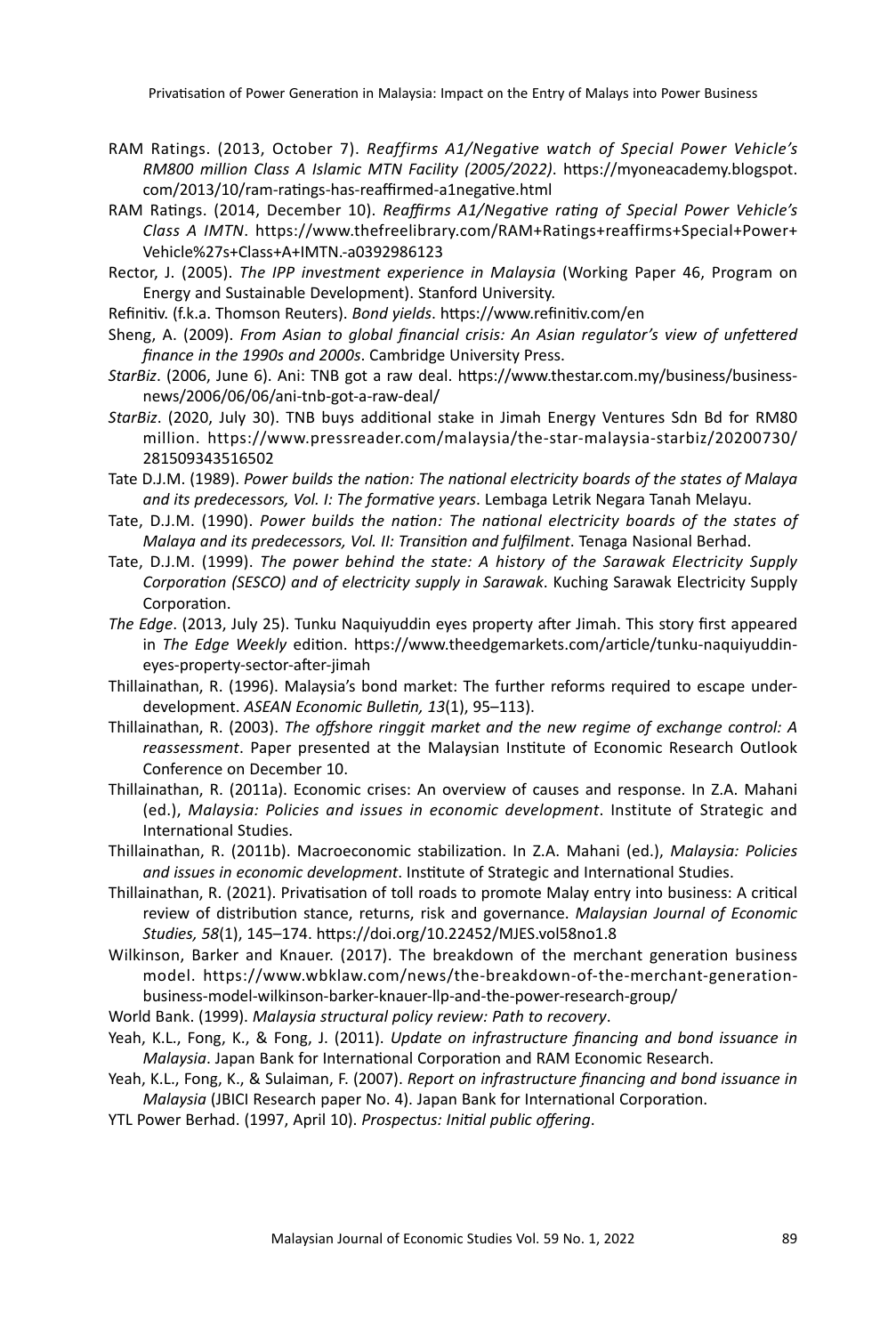| ۱ |
|---|
|   |
|   |
|   |
|   |
|   |
|   |
|   |
| l |
|   |
|   |
|   |
|   |
|   |
|   |
|   |
|   |
|   |
|   |
|   |
|   |
|   |
|   |
|   |
|   |
|   |
|   |
| ï |
|   |
|   |
|   |
|   |
|   |
|   |
|   |
|   |
|   |

| By size of              |                | Total capacity   |                |                      |                  |                               |                   | Ownership by entity or group |                  |                               |      | Bond outstanding |                |
|-------------------------|----------------|------------------|----------------|----------------------|------------------|-------------------------------|-------------------|------------------------------|------------------|-------------------------------|------|------------------|----------------|
| entity or               |                | by size<br>class |                | <b>GLCs or GLICS</b> |                  |                               | <b>Bumiputera</b> |                              | Non-Bumiputera   | Foreigners                    |      | by size class    |                |
| dno.B<br>$\geq$         | 2<br>No        | MW               | ৯              | or group<br># entity | capacity<br>% of | or group capacity<br># entity | % of              | or group<br># entity         | capacity<br>% of | or group capacity<br># entity | % of | (RM mil.) %      |                |
| 500                     |                | 529              | $\frac{6}{1}$  | $\sim$               | 0.6              | m                             | 0.6               |                              | $0.\overline{3}$ |                               | 0.2  | 2,088            | 4.5            |
| 500                     |                | 150              | 0.5            |                      |                  |                               |                   |                              | $\frac{5}{2}$    |                               |      | 1,793            | 1.5            |
| 500                     |                | 505              | 1.6            |                      | 0.9              |                               | $\overline{0}$ .  |                              |                  |                               |      | 1,090            | $\overline{1}$ |
| 500                     |                | 380              | 1.2            |                      |                  |                               | 1.2               |                              |                  |                               |      | 490              | $\frac{8}{2}$  |
| 1000                    |                | 650              | 2.0            |                      |                  |                               | 2.0               |                              |                  |                               |      | 390              | 0.6            |
| 2000                    |                | 1,212            | 3.7            |                      |                  |                               |                   |                              | 3.7              |                               |      | $\circ$          |                |
| <5000                   |                | 3,565            | 11.1           |                      |                  |                               |                   |                              |                  | 1                             | 11.0 | 5,520            | 8.6            |
| 5000                    |                | 11,026           | 34.3           |                      | 16.2             | 1                             | 18.1              |                              |                  |                               |      | 24,500           | 38.0           |
| >6000                   |                | 14,089           | 43.9           |                      | 43.9             |                               |                   |                              |                  |                               |      | 28,555           | 44.3           |
| Total                   | $\frac{8}{18}$ | 32,106           | $\overline{5}$ |                      | 61.6             |                               | 22.6              |                              | 4.5              |                               | 11.2 | 64,426           | 100.0          |
| Natar ta Annav Tahla 1. |                |                  |                |                      |                  |                               |                   |                              |                  |                               |      |                  |                |

NOTES TO ANNEX IADIE 1: *Notes to Annex Table 1*:

Ownership or control of an entity or group, is measured by the cumulative size of generating capacity owned by that entity or group. (1) Ownership or control of an entity or group, is measured by the cumulative size of generating capacity owned by that entity or group.

- đ (2) Divergences in the share of total generating capacity and of bond outstanding by size class can be explained either by looking at the fuel used, scale of Divergences in the share of total generating capacity and of bond outstanding by size class can be explained either by looking at the fuel used, scale operation or age of plant. operation or age of plant.  $\widehat{\Xi} \widehat{\Xi}$ 
	- (3) For the 5000 to 6000 MW size group, the two groups are the Sarawak Electricity Bhd (SEB) and Malakoff Corporation Bhd (MCB). For the 5000 to 6000 MW size group, the two groups are the Sarawak Electricity Bhd (SEB) and Malakoff Corporation Bhd (MCB).
- (4) For the foreign group with capacity of 3,565 MW, bond outstanding share should have been a lot less as four out of the five plants are old with little or no debt. JEV is the only plant in its portfolio with a COD of 2009. For the others the COD dates back to the 1990s for two and the third and the fourth had a 2002 COD. the foreign group with capacity of 3,565 MW, bond outstanding share should have been a lot less as four out of the five plants are old with little or no debt. IEV is the only plant in its portfolio with a COD of 2009. For the others the COD dates back to the 1990s for two and the third and the fourth had a 2002 COD. About 70% of the bond outstanding was incurred on acquisition of the five plants. About 70% of the bond outstanding was incurred on acquisition of the five plants.  $\overline{5}$  $\widehat{a}$ 
	- (5) The group with a capacity of 1,212 MW is YTLP with a COD in the mid-1990s, as its two Malaysian plants were part of the 1st Power Purchase Agreement (PPA) The group with a capacity of 1,212 MW is YTLP with a COD in the mid-1990s, as its two Malaysian plants were part of the 1st Power Purchase Agreement (PPA) that was signed in the country. So, debt outstanding on these two plants is zero. that was signed in the country. So, debt outstanding on these two plants is zero.  $\overline{5}$
- (6) Of the entities in the 100 or less MW category, six are small scale renewable solar or hydro projects, with a capacity of 50 MW for five of the six plants and with Of the entities in the 100 or less MW category, six are small scale renewable solar or hydro projects, with a capacity of 50 MW for five of the six plants and with a high cost base. a high cost base.  $\widehat{\mathbf{e}}$

Ramasamy Thillainathan